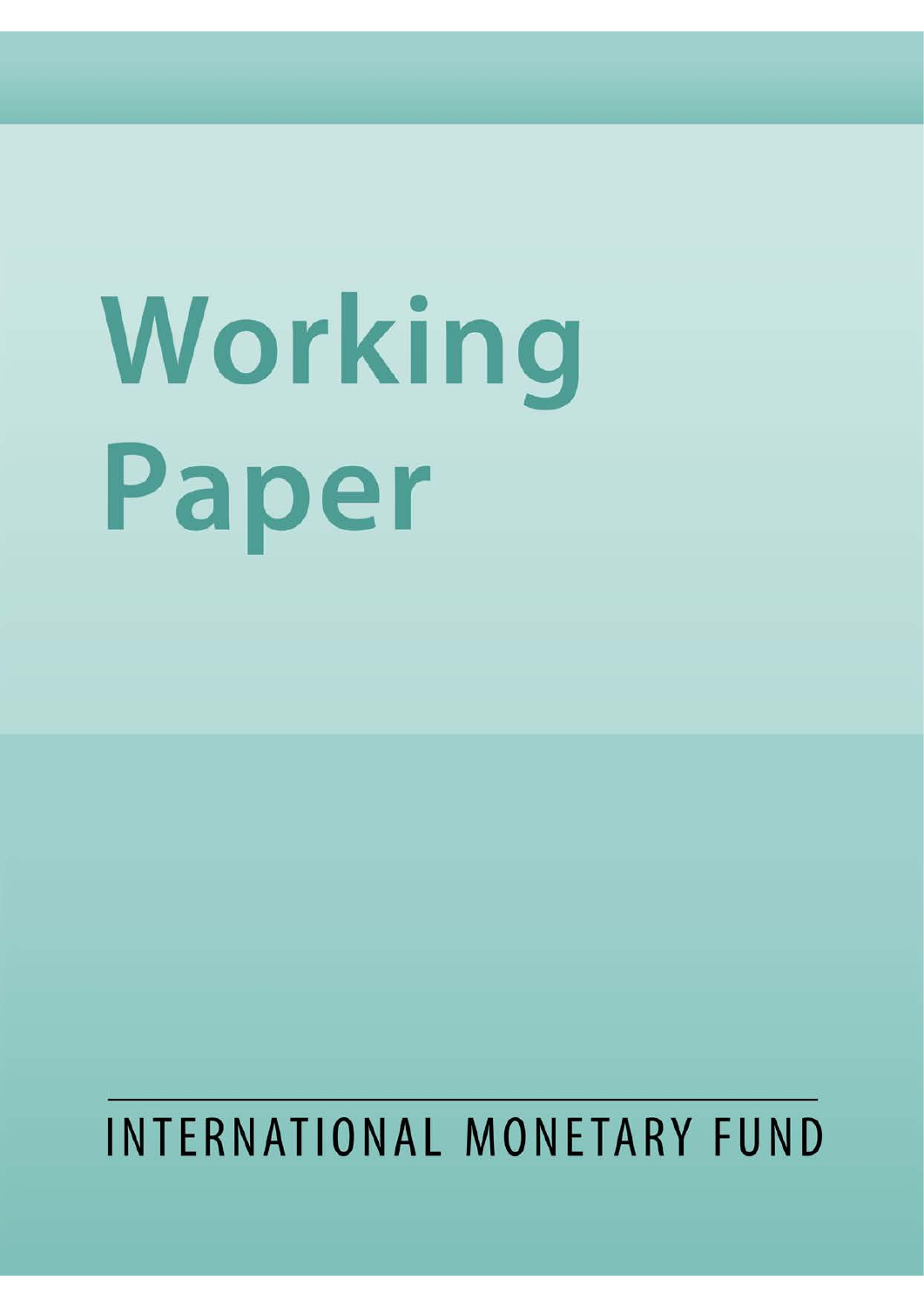WP/11/243



### Financial Integration and Rebalancing in Asia

*Runchana Pongsaparn and Olaf Unteroberdoerster* 

INTERNATIONAL MONETARY FUND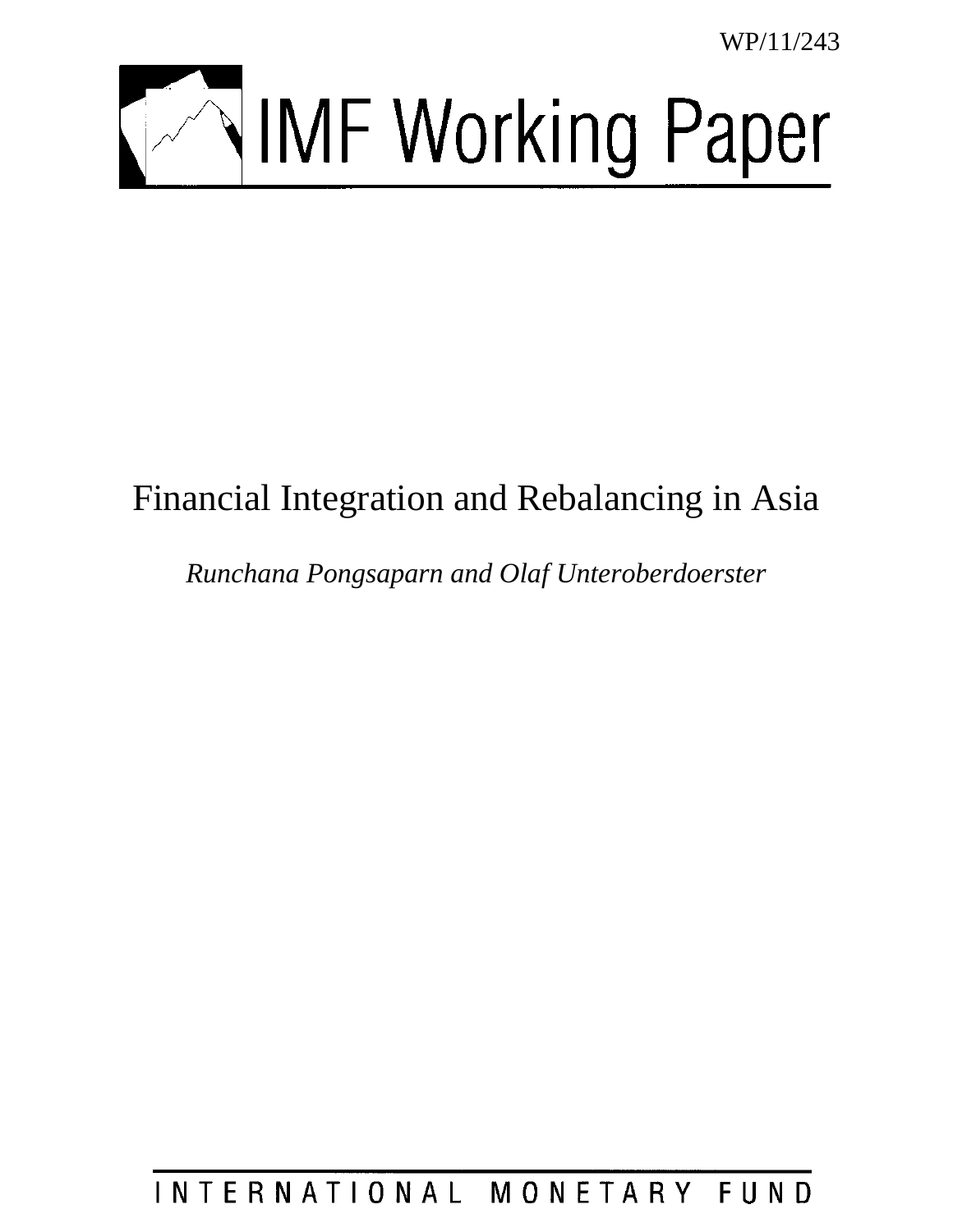#### **IMF Working Paper**

#### Asia and Pacific Department

#### **Financial Integration and Rebalancing in Asia**

#### Prepared by Runchana Pongsaparn and Olaf Unteroberdoerster<sup>1</sup>

Authorized for distribution by Roberto Cardarelli

October 2011

#### **Abstract**

**This Working Paper should not be reported as representing the views of the IMF.**  The views expressed in this Working Paper are those of the author(s) and do not necessarily represent those of the IMF or IMF policy. Working Papers describe research in progress by the author(s) and are published to elicit comments and to further debate.

The paper shows that Asia's degree of financial integration, both with the world and within the region remains low by various measures. The paper also provides empirical evidence that greater financial integration can support economic rebalancing in statistically meaningful ways. The implication is that in the debate on managing capital inflows the longer-term benefits of financial openness for broader-based growth should not be forgotten.

JEL Classification Numbers: E29; E44; G00

 $\overline{a}$ 

Keywords: Financial Integration; Financial Development; Rebalancing; Asia;

Author's E-Mail Address: runchanp@bot.or.th; ounteroberdoerster@imf.org

<sup>&</sup>lt;sup>1</sup> Section II.B builds on data and analysis prepared by Nujin Prasertsom under an IMF internship project, entitled: *Assessment of Global and Regional Financial Integration in Asia*. We thank Lesa Yee for formatting the paper.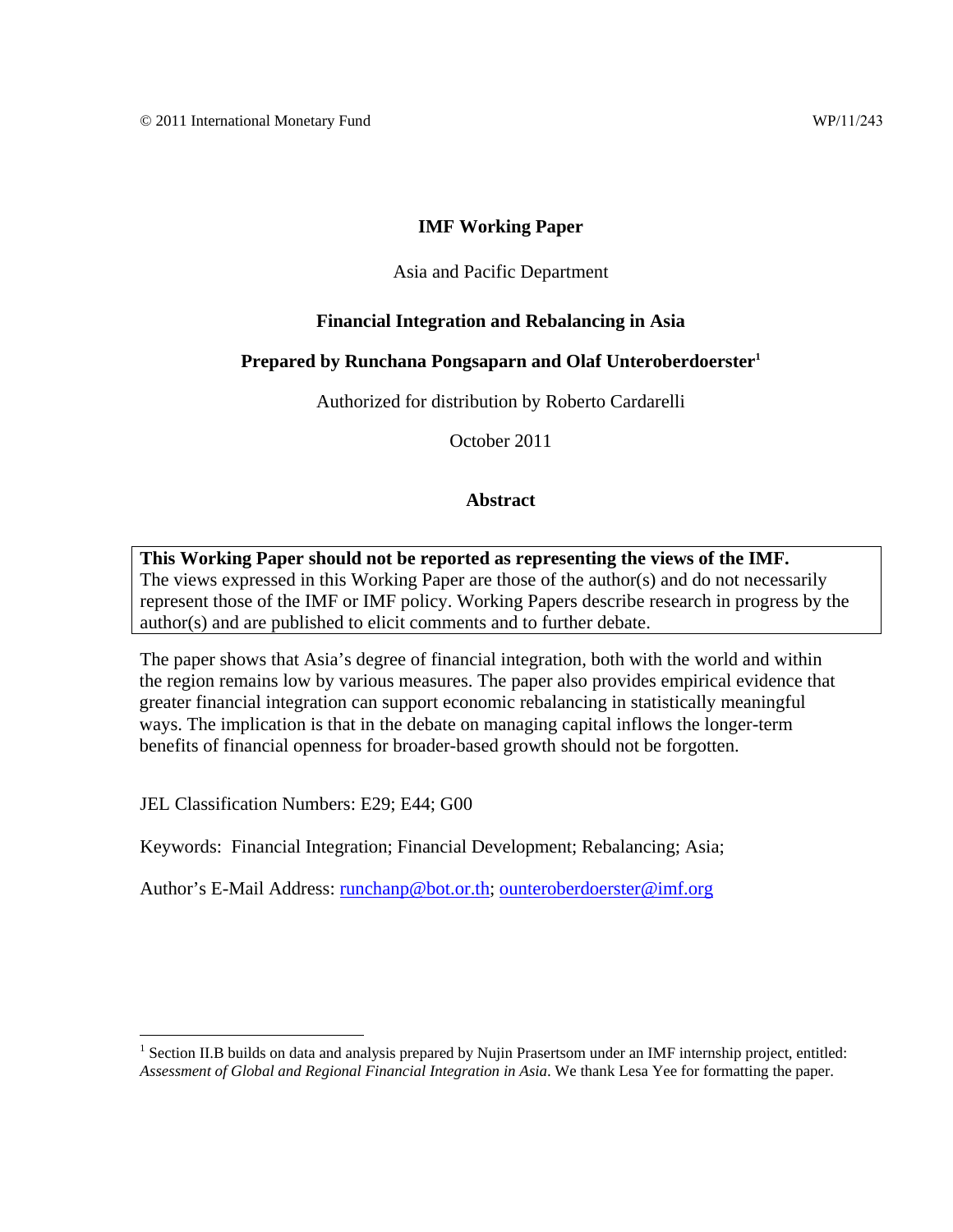<span id="page-3-1"></span><span id="page-3-0"></span>

|    | Contents                                                                             | Page |
|----|--------------------------------------------------------------------------------------|------|
| Ι. |                                                                                      |      |
|    |                                                                                      |      |
|    |                                                                                      |      |
|    |                                                                                      |      |
|    |                                                                                      |      |
|    | D. Capital Account Restrictions, Financial Development, and Financial Integration 21 |      |
|    |                                                                                      |      |
|    |                                                                                      |      |
|    |                                                                                      |      |
|    |                                                                                      |      |
|    |                                                                                      |      |
|    | Figures                                                                              |      |
| 1. |                                                                                      |      |
| 2. |                                                                                      |      |
| 3. |                                                                                      |      |
| 4. |                                                                                      |      |
| 5. |                                                                                      |      |
| 6. |                                                                                      |      |
|    | 7. Source of Regional Portfolio Investment Liabilities (average 2004–07)  10         |      |
| 8. | Contribution to year-on-year Growth of Total Portfolio Investment Liabilities  11    |      |
| 9. | Regional and Non-regional Sources of Portfolio Investment Liabilities (Corrected for |      |
|    |                                                                                      |      |
|    |                                                                                      |      |
|    |                                                                                      |      |
|    |                                                                                      |      |
|    |                                                                                      |      |
|    |                                                                                      |      |
|    |                                                                                      |      |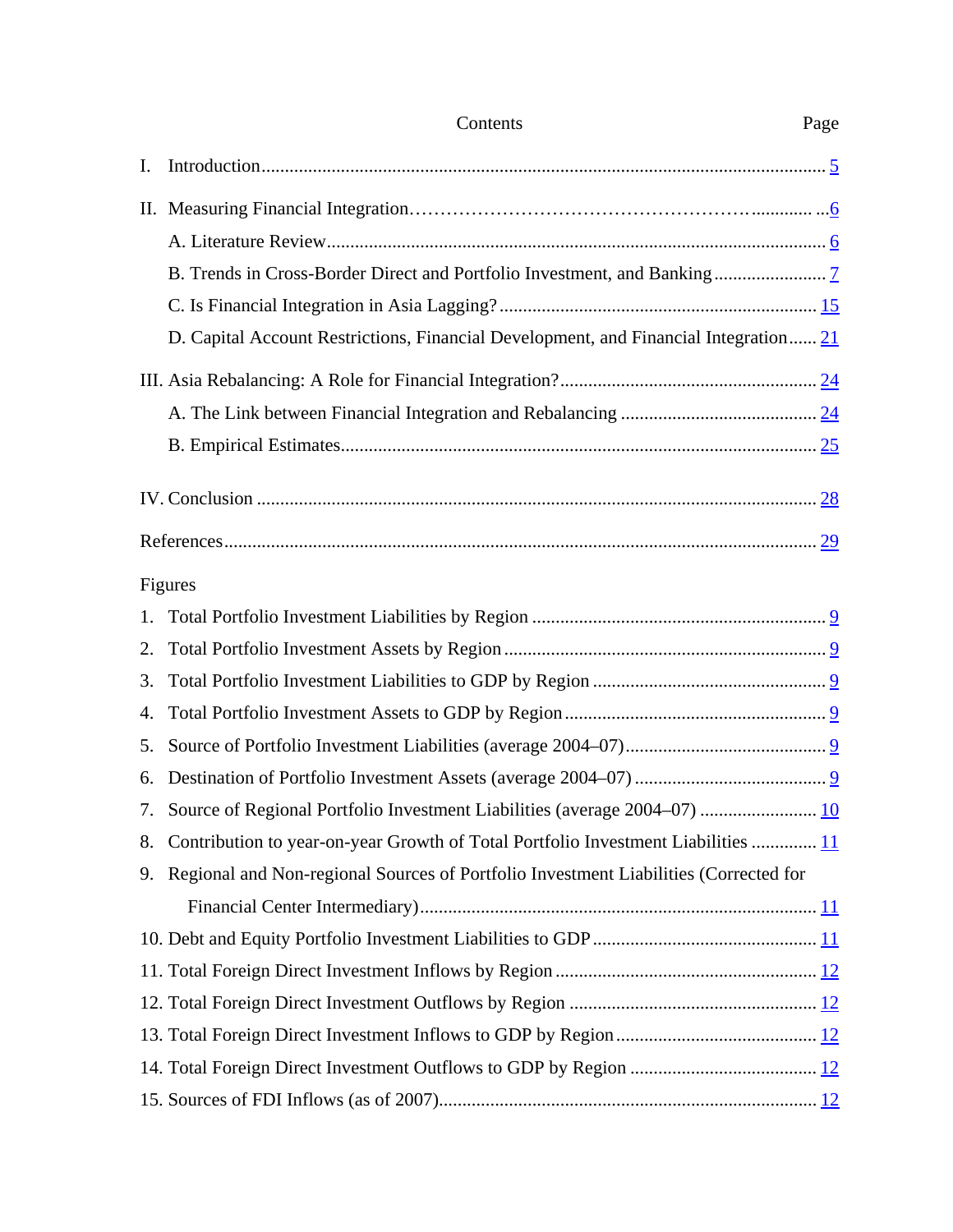|    | 28. Country-specific Factors (Fixed Effects) of Financial Integration Equation 19   |  |
|----|-------------------------------------------------------------------------------------|--|
|    |                                                                                     |  |
|    |                                                                                     |  |
|    | 31. Liabilities and Assets to GDP by Type (Asia excluding Financial Centers) 22     |  |
|    |                                                                                     |  |
|    |                                                                                     |  |
|    |                                                                                     |  |
|    |                                                                                     |  |
|    |                                                                                     |  |
|    | 37. Change in CA to GDP due to Increase of Financial Integration to Global Norm  28 |  |
|    | <b>Tables</b>                                                                       |  |
| 1. |                                                                                     |  |
| 2. |                                                                                     |  |
| 3. |                                                                                     |  |
| 4. |                                                                                     |  |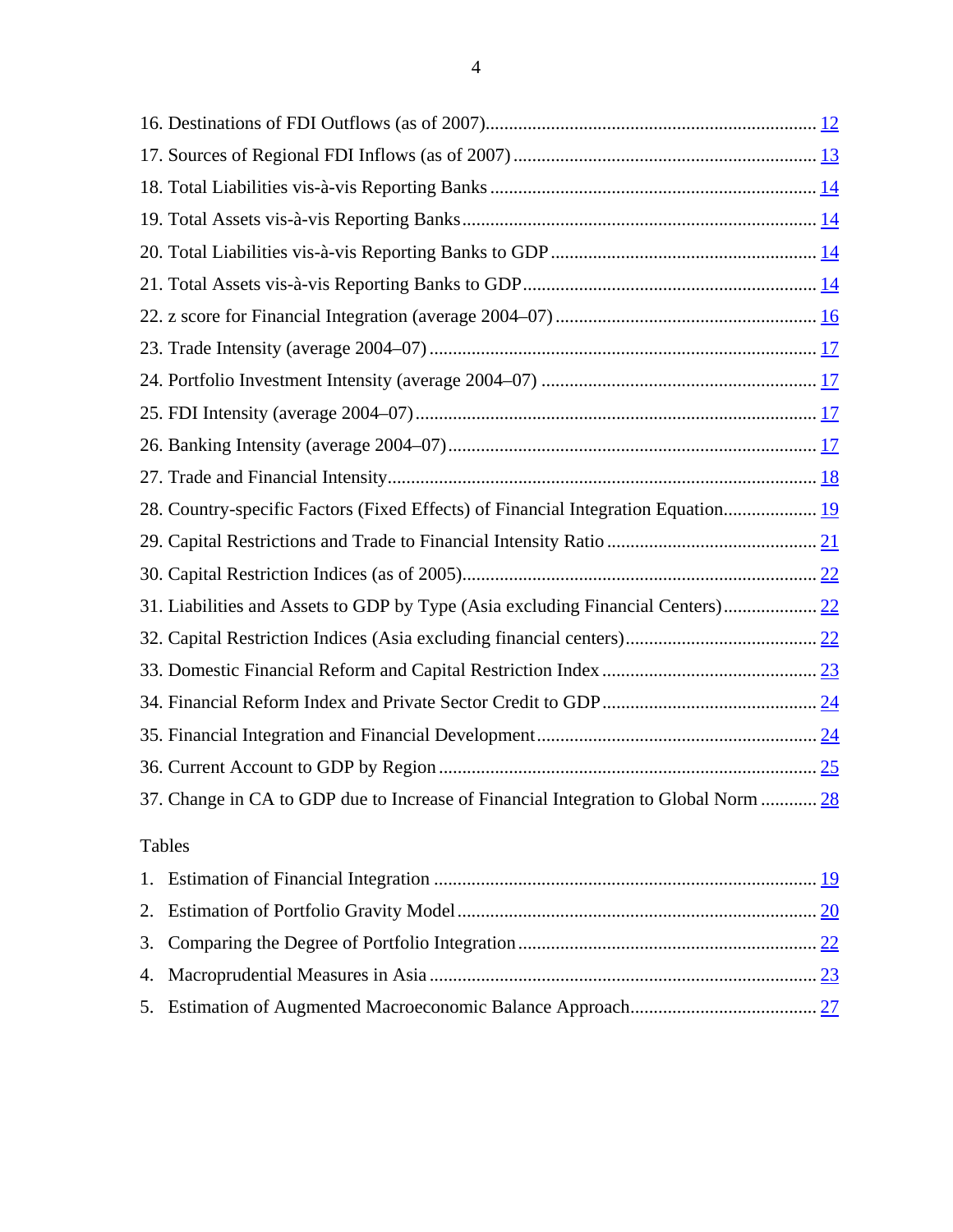#### **[I. INTRODUCTION](#page-3-0)**

<span id="page-5-0"></span>The global financial crisis of 2008 and subsequent Great Recession have highlighted Asia's dependence on demand from outside the region as an engine of growth. This paper sets out to show how further financial integration in Asia can help the region achieve more broad-based and resilient growth. While the need for rebalancing Asia's growth has been extensively discussed, and there is also a large body of work on financial development and integration in Asia, the link between the two has been subject to relatively little analysis and debate so far. Against this background, the paper focuses on the following questions: (i) How financially integrated are Asian economies, both outside and inside the region? (ii) What would be the impact on rebalancing of greater financial integration in Asia?

To address these questions we will first discuss various approaches to measuring financial integration in Asia. In addition to reviewing major trends of financial integration, we will assess the degree to which Asian economies are financially integrated compared with benchmarks, such as averages for other world regions or model-based norms which account for country characteristics. In doing so, we will also analyze the determinants of financial integration. This will be followed by a discussion of channels through which further financial integration can foster economic rebalancing across the region, for example by providing underserved households and firms better access to financial services and thus boosting low consumption or investment. Finally, the beneficial role of greater financial integration for rebalancing will be tested empirically.

Our findings can be summarized as follows: both simple stock-staking and model-based quantitative analysis provide evidence of Asia's relatively low degree of financial integration. Furthermore, our findings suggest that Asian economies tend to be more financially integrated with economies outside the region than inside, particularly with regard to portfolio investment. To some extent, the low degree of financial integration can be accounted for by capital restrictions, which, indirectly, also inhibit overall financial development. Yet, more financial integration can foster economic rebalancing in a significant way. If the degree of financial integration of Asia were to increase to a level implied by its trade integration, current account surpluses in the region would fall by about 1 percent of GDP on average.

The main policy implications of the paper are that further financial integration of Asian economies, both globally and regionally, should be pursued to strengthen Asia's domestic sources of growth and improve the region's economic resilience. With pressures rising in recent years for adopting measures to limit volatile capital inflows, these longer-term benefits of financial integration for the Asia region should not be forgotten. In other words, capital flows and financial integration should be viewed as an opportunity to start correcting growth imbalances. Policies are needed that improve the allocation of capital (both domestic and foreign) and are conducive to harnessing more long-term stable inflows, for example by lowering remaining restrictions on foreign direct investment, promoting private-public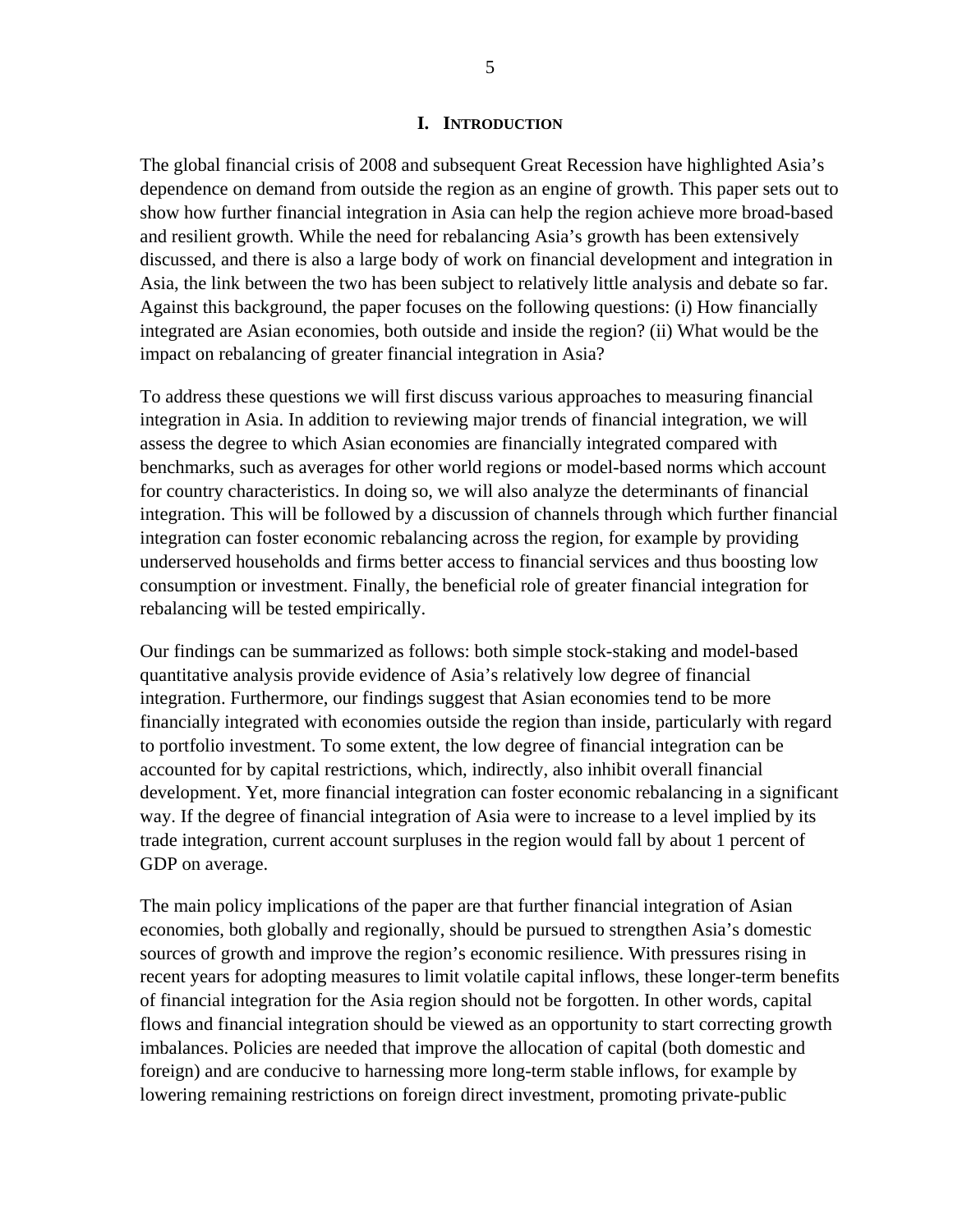<span id="page-6-0"></span>partnerships for much needed infrastructure investment, or enhancing the financial infrastructure, including for smaller and service-oriented firms which remain creditconstrained.

#### **[II. MEASURING FINANCIAL INTEGRATION](#page-3-0)**

#### **[A. Literature Review](#page-3-0)**

The literature offers no single and generally accepted definition and measurement of financial integration. Nevertheless, the term financial integration typically encompasses financial openness, free cross-border movement of capital and integration of financial services.<sup>2</sup> Many studies relate financial integration to the law of one price, where assets of similar risk and return profiles should be identically priced. Other studies focus on the institutional development towards the creation of a single market. For example, according to a European Central Bank (ECB) study, a market is fully integrated if all potential market participants face a single set of rules, have equal access to instruments and services and treated equally when they are active in the market.<sup>3</sup> In a broader context, prevailing differentiation in financial regulations and preferential treatments may serve as impediments to cross-border transactions. Nevertheless, countries with comparable regulatory settings may not necessarily have the same degree of financial integration, given that other factors such as relative economic prospects and trade linkages also play a role in determining financial integration.

The measurement of financial integration thus depends on how financial integration is defined. Broadly speaking, financial integration measurement can be categorized into two main types: price-based and quantity-based measures.<sup>4</sup> Quantity-based measures are closely related to the notion of financial openness and cross-border movement of capital while pricebased measures are essentially a test of the law-of-one-price hypothesis.

Quantity-based measures are typically simple ratios intended to capture the extent of crossborder activities. For example, Lane and Milesi-Ferretti (2003 and 2008) as well as Kim and Lee (2008) calculate the ratio to GDP of the total stocks of aggregate foreign assets and liabilities (from the IMF's Coordinated Portfolio Investment Survey (CPIS) database) as a measure of international financial integration. Some studies use the ratio of capital flows to GDP from the IFS database instead of stock data to indicate the degree of financial

 $\overline{a}$ 

<sup>&</sup>lt;sup>2</sup> See Fung, Tam, and Yu (2008) for a review of literature on the definition and measurement of financial integration.

 $3$  See Baele and others (2004).

<sup>&</sup>lt;sup>4</sup> Baele and others, op. cit., also identifies a news-based measure as a third category of financial integration measure. As an area of economies becomes more financially integrated and portfolios more diversified, the impact of idiosyncratic (or economy-specific), as opposed to area-wide, news becomes smaller.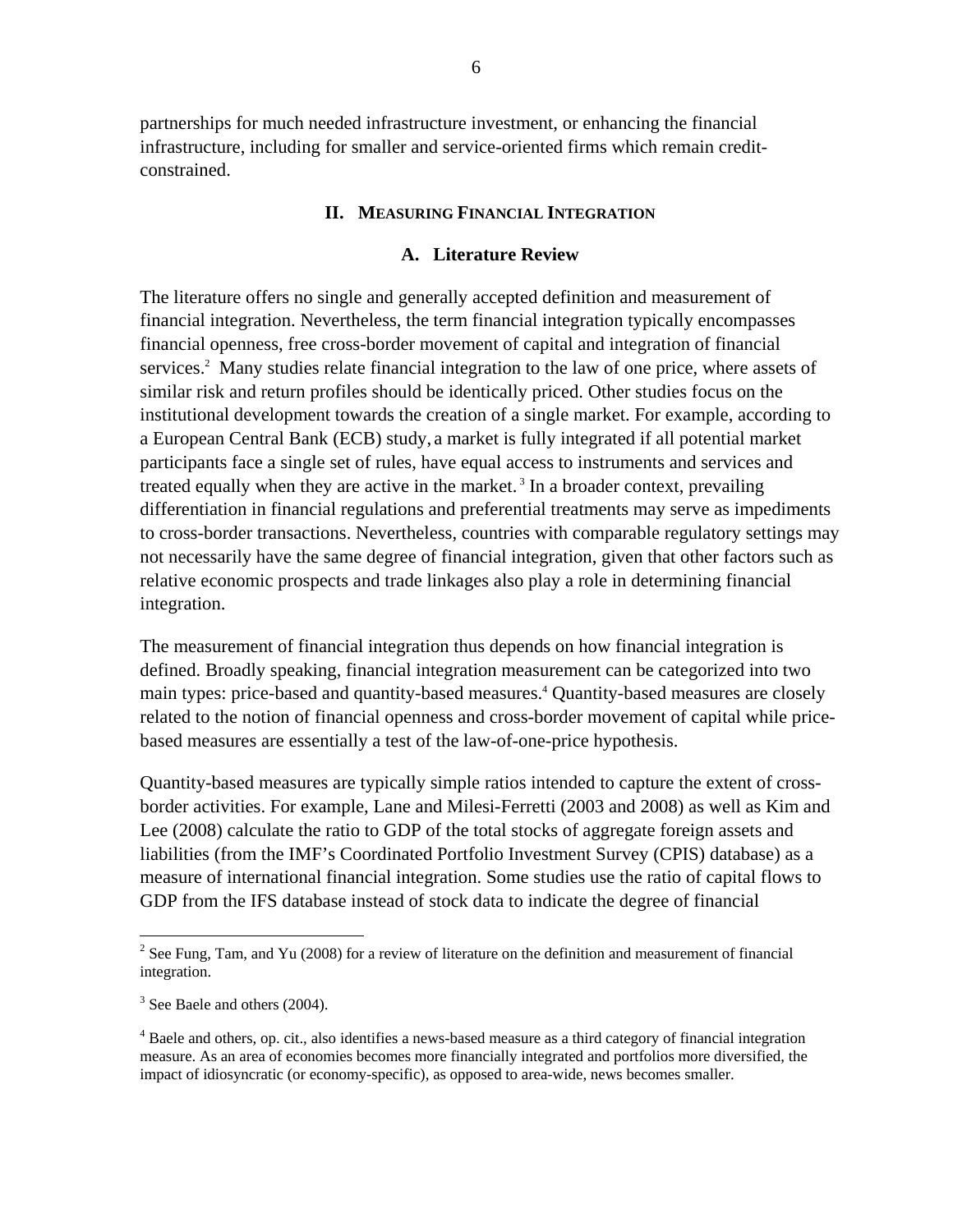<span id="page-7-0"></span>integration (see, for example, Vo (2005) and Edison and others (2002)). There are also indirect quantity-based measurements of financial integration, such as correlations of consumption patterns, which should increase with integration.<sup>5</sup>

Among price-based measures of financial integration, the ECB (2005) calculates crosscountry standard deviation of money market rates and bond yields from their respective benchmarks, which has been applied to Asia by Kim and Lee (2008). Adam and others (2002) proposed a "beta-convergence" measure of financial integration to capture the speed of convergence on government bond yields. Other price-based measures include, for example, dynamic co-integration analysis, a sensitivity indicator to measure the sensitivity of individual country's bond/equity market index to corresponding index in the United States compared to regional peers (Haldane and Hall, 1991), and a rolling concordance index to capture market cycle synchronization (Edward, Biscarri, and de Gracia, 2003).<sup>6</sup>

Both quantity-based and price-based measures have advantages and drawbacks. Although price-based measures provide a direct test on the degree of impediments to exploit crossborder arbitrage opportunities, they tend to rely on strong assumptions. For instance, the law of one price only works, if there are similar financial instruments across countries. However, in less-developed countries, comparable financial instruments may not be available, which inhibits a more comprehensive inclusion of these countries. In addition, under flexible exchange rates, expected exchange rate movements are also an important component of the overall risk-return profile. Quantity-based measures are simpler and more intuitive; nevertheless they are also subject to data availability constraints, although to a lesser extent. In addition, when these measures are applied across countries and regions, there is also a possibility of differentiated or nonstandardized treatment of data.<sup>7</sup>

#### **[B. Trends in Cross-Border Direct and Portfolio Investment, and Banking](#page-3-0)**

Mainly as a result of data limitations in a number of Asian economies, this paper employs quantity-based measures of financial integration in line with Lane and Milesi-Ferretti (2003). We consider cross-border transaction, of financial integration, in three dimensions—portfolio investment, direct investment, and cross-border bank transactions. Corresponding data sources are the IMF's CPIS database<sup>8</sup> (for stock of portfolio investment), United Nations

<sup>1</sup> <sup>5</sup> See Cowen and Salgado (2006).

<sup>6</sup> See Kasa (1992), Click and Plummer (2005) and Fung*,* Tam, and Yu, op. cit.

 $7$  For example, some countries (Australia, Japan, and Thailand) report foreign asset and liability positions by all sectors, namely banks, other financial institutions, general government and nonfinancial institutions sectors, while others (e.g., India, Indonesia, Malaysia and the Philippines) do not report holdings by general government.

<sup>&</sup>lt;sup>8</sup> See http://www.imf.org/external/np/sta/pi/datarsl.htm (Geographic break down Tables 8, 8.1 and 8.2).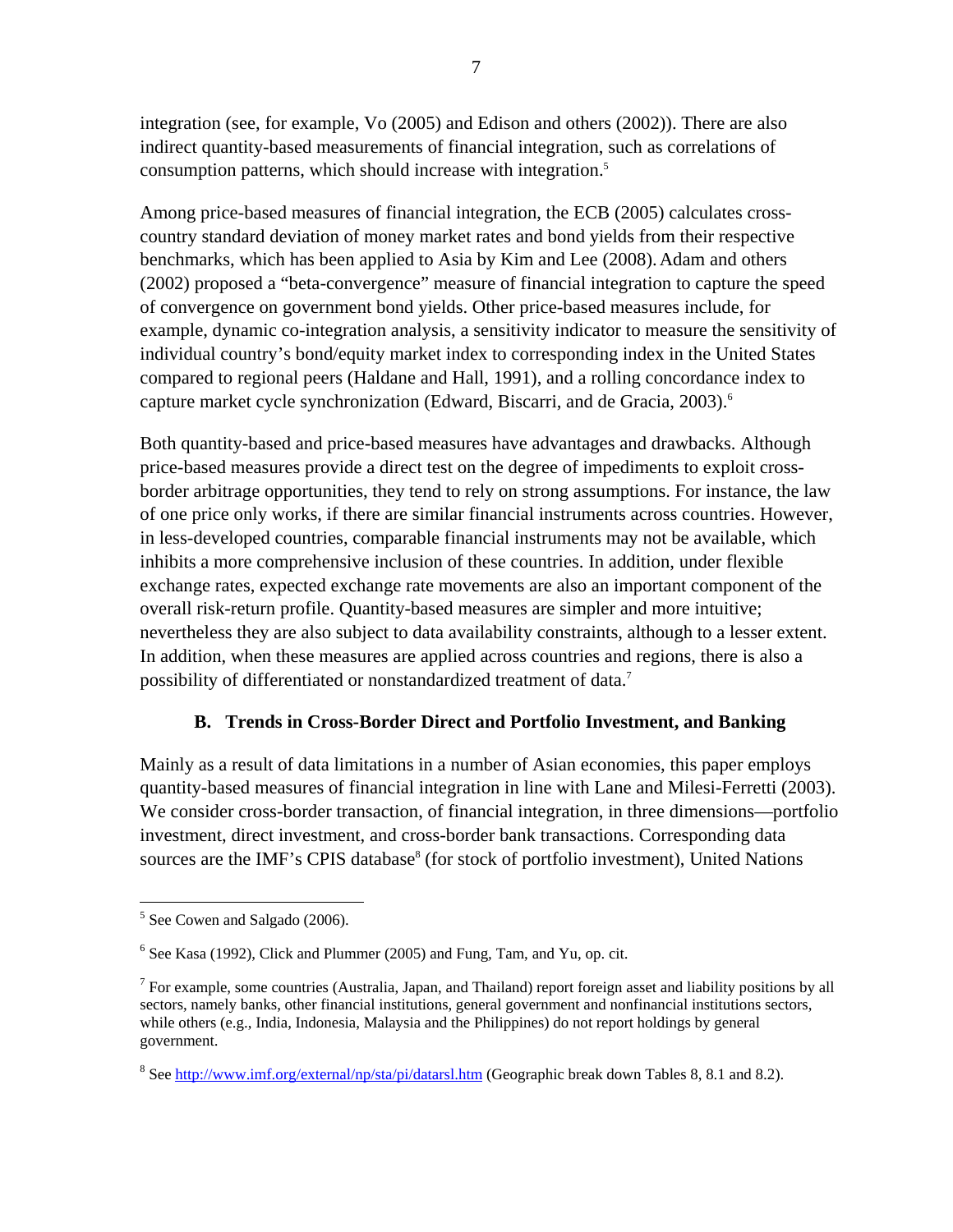Conference on Trade and Development (UNCTAD),<sup>9</sup> International Financial Statistics (IFS), and Economist Intelligence Unit (EIU) (for direct investment flows) and Bank for International Settlements  $(BIS)^{10}$  (for stock of cross-border bank transactions). These data sources also allow analysis of bilateral cross-border holdings and thus differentiation between regional and global financial integration. At the same time, stock data typically exhibit less pronounced short-run fluctuations. However, a drawback of stock data is that changes due to flows can generally not be separated from valuation effects. We review crossborder transactions relative to GDP over time, across Asian countries and in comparison to other regions. In addition, we consider bilateral transactions, both at the intraregional and interregional level, and the role of financial centers in Asia. For a broader comparison, we examine four major regions: Asia, the euro area (members as of 2001), Eastern Europe, and Latin America.<sup>11</sup>

#### *Portfolio Investment*

Before the recent crisis, cross-border portfolio investment was on an upward trend in absolute U.S. dollar-terms across all regions under consideration (Figures 1 and 2). Relative to GDP, cross-border portfolio investment was also generally on the rise and the ratio was much higher among the euro zone economies than in other regions (Figures 3 and 4). On average, cross-border portfolio investment relative to GDP in Asia has been somewhat higher than in Latin America and Eastern European but well below the euro zone. In 2008, the decline in cross-border portfolio investment (relative to GDP) was particularly severe in the euro zone countries, while 2009 saw a pickup to levels last seen in 2005.<sup>12</sup>

There are noteworthy differences across regions regarding the source and destination of portfolio investment.

 For Asian economies, both the United States and the euro area are important sources of funds. By contrast, Latin America and Eastern Europe rely predominantly either on the United States or the euro area as sources for portfolio funds, reflecting geographic

<sup>1</sup> <sup>9</sup> See http://unctadstat.unctad.org/ (Foreign Direct Investment Flows).

<sup>&</sup>lt;sup>10</sup> See http://www.bis.org/statistics/bankstats.htm (External positions of reporting banks vis-à-vis individual countries Table 6A).

<sup>&</sup>lt;sup>11</sup> Asia includes Australia, China, Hong Kong SAR, India, Indonesia, Japan, Korea, Malaysia, New Zealand, the Philippines, Singapore, Taiwan Province of China, Thailand, and Vietnam. The euro area includes Austria, Belgium, Finland, France, Germany, Greece, Ireland, Italy, Luxembourg, the Netherlands, Portugal, and Spain. Eastern Europe includes Bulgaria, Croatia, Czech Republic, Estonia, Hungary, Latvia, Lithuania, Poland, Romania, Slovak Republic, and Slovenia. Latin America includes Argentina, Bolivia, Brazil, Chile, Colombia, Mexico, Paraguay, Peru, Uruguay, and Venezuela.

 $12$  This may partly be a consequence of valuation changes due to dollar depreciation.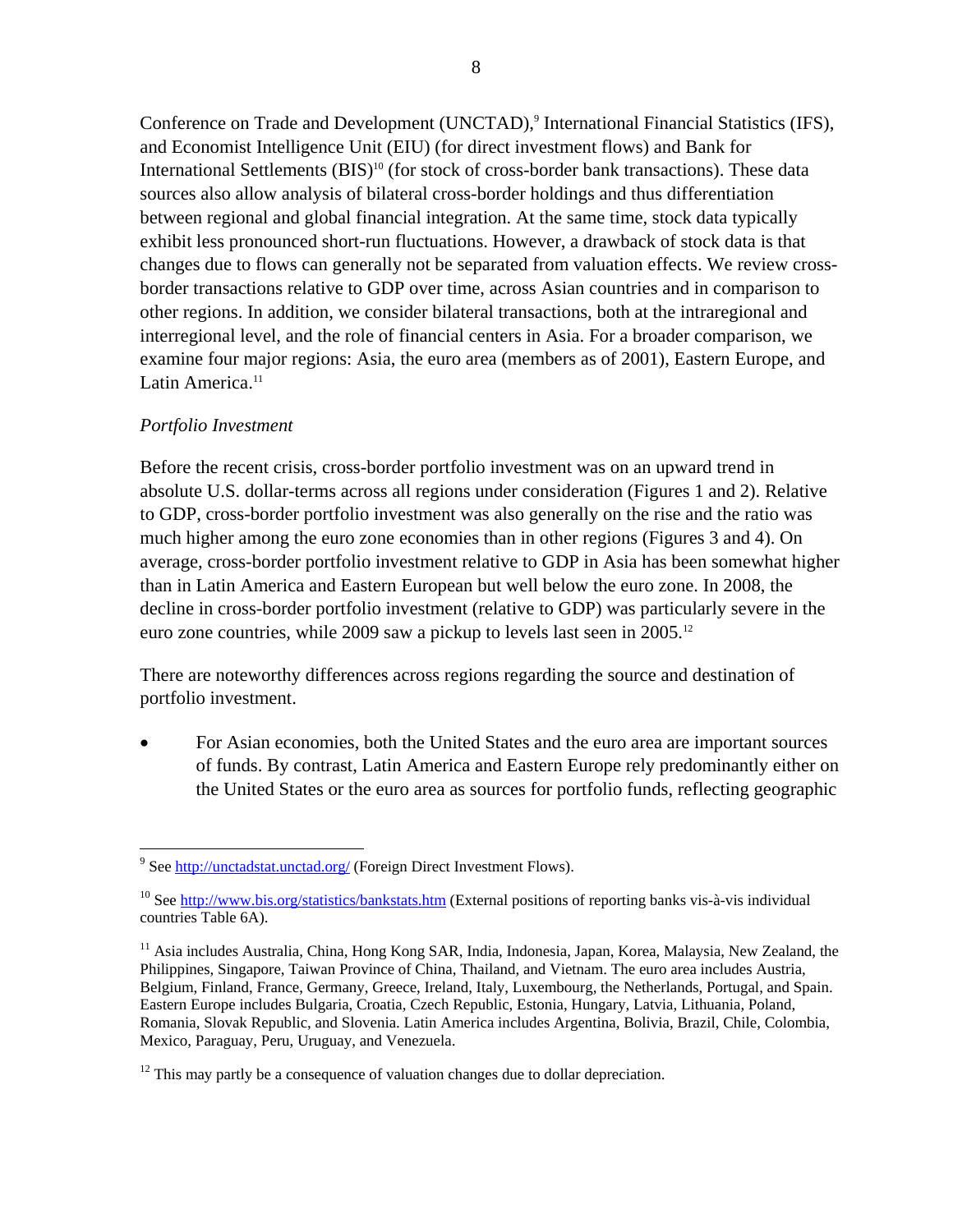<span id="page-9-0"></span>



Source: Coordinated Portfolio Investment Survey (CPIS); and staff calculations.



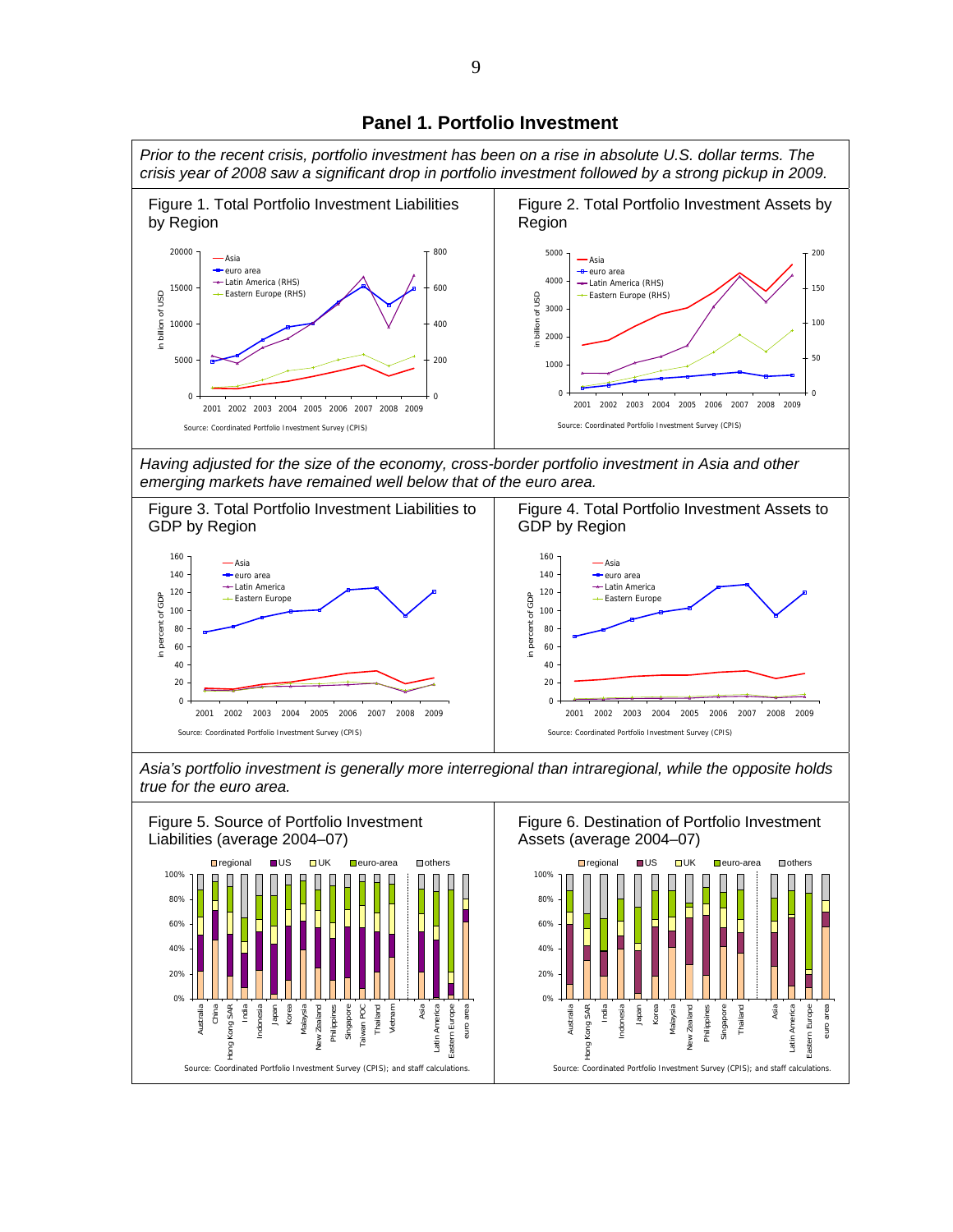proximity and closer economic ties, a pattern that is also repeated on the asset side.

- <span id="page-10-0"></span> By contrast, for euro area countries, most portfolio assets and liabilities are intraregional.
- Asian economies display strong differentiation on the asset side. The Asian financial centers (Hong Kong SAR and Singapore) intermediate funds from advanced economies into the region as evident in the disproportionally large inter-regional liabilities position and intra-regional assets position. On the other hand, other regional economies generally invest more in developed markets such as the United States and the euro area than within the region as shown by their relatively large inter-regional assets position (Figures 5 and 6).

Overall, interregional investment dominates intraregional investment in Asia. The opposite holds true for the euro area. If we were to adjust for interregional funds intermediated via the financial centers of Hong Kong SAR and Singapore, this imbalance would be even larger (Figure  $7$ ).<sup>13</sup> In fact, these centers, account for over half of the regional sources of portfolio investment in other Asian economies (Figure 8). In addition, over the years, intraregional investment made a much smaller contribution to the growth of overall cross-border investment

<u>.</u>



but has been relatively more stable than interregional funding (Figure 9).

<sup>&</sup>lt;sup>13</sup> The ratio of intraregional portfolio investment adjusted for financial centers' intermediation is calculated for country *i* as:  $1 \left[\left(\frac{nrPI_{i}}{PI_{i}}\right)+\right.$  $\left(\frac{nrPI_{fc}}{PI_{fc}} \times \frac{f_cPI_i}{PI_i}\right)$  where  $nrPI_i$  refers to nonregional portfolio investment in country *i*,  $PI_i$  is total portfolio investment in country *i*,  $nrPI_{fc}$  is nonregional portfolio investment in financial centers,  $PI_{fc}$ is total portfolio investment in financial centers, and *fcPIi* is financial centers' portfolio investment in country *i*.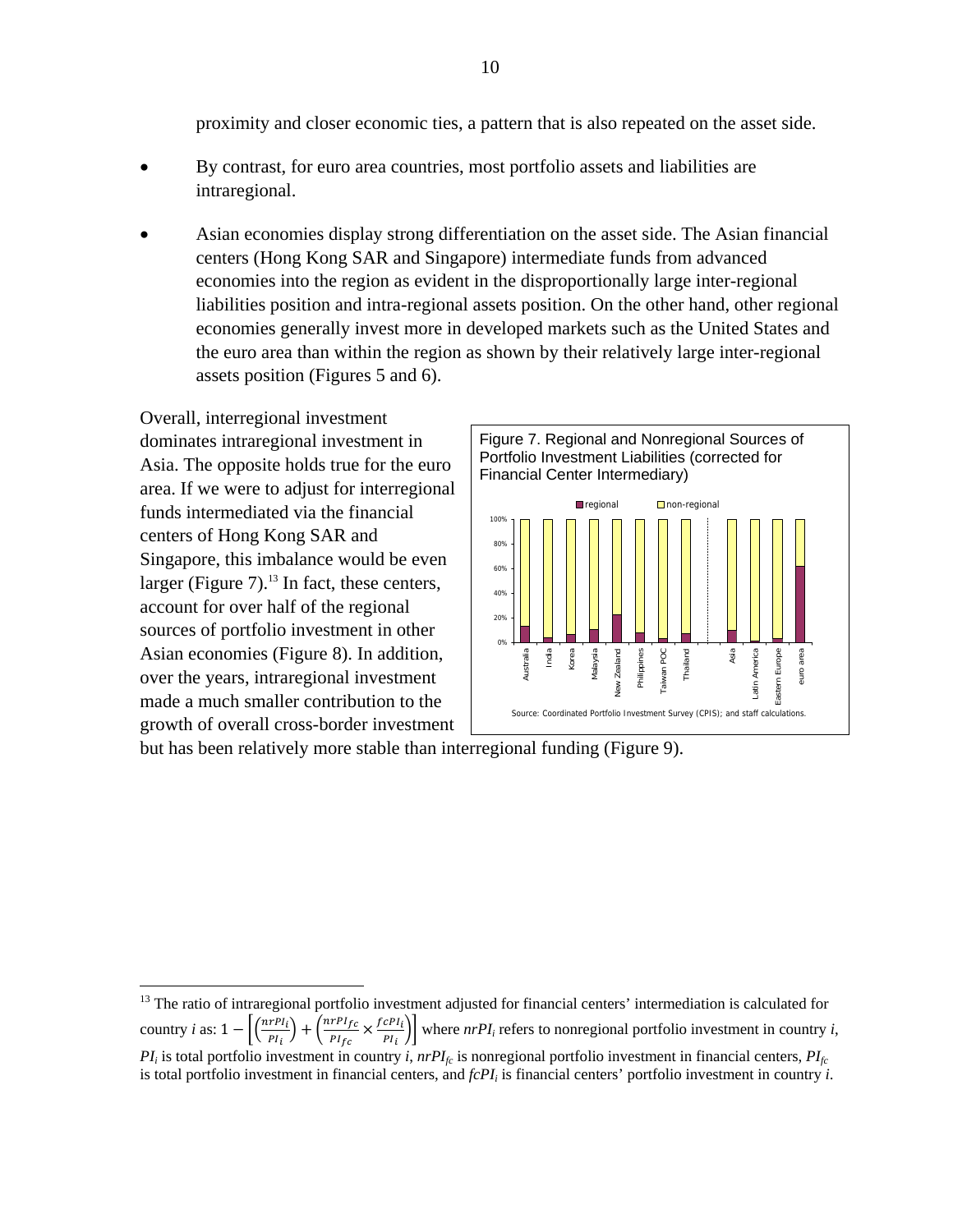<span id="page-11-0"></span>

The relatively low level of intraregional as opposed to interregional portfolio transactions likely reflects differences in market depth. In fact, the magnitude of cross-border equity

investment in Asia is much larger compared to investment in debt instruments, while the reverse is true in the case of the euro area. Compared with advanced economies, Asia's bond markets in particular have remained shallow. Based on BIS data for 2010, except for Korea and Malaysia, bond market capitalization in emerging Asia is less than 50 percent of GDP, compared with 173 percent in the United States and 107 percent in Europe. For other emerging regions the magnitude of both equity and debt investment is more comparable (Figure 10).



#### *Direct Investment*

Precrisis trends of cross-border direct investment flows in absolute terms have varied substantially, both over time and across regions (Figures 11 and 12). However, relative to GDP, a general upward trend prevails both in terms of inflows and outflows. Adjusting for the size of the economy, Eastern European countries seem to attract more FDI inflows than other regions and, somewhat surprisingly, FDI inflows into Asia have frequently been lower than into any other region in recent years (Figure 13. Regarding FDI outflows, the euro area has been the leading source of investment, followed by Asia (Figure 14). In 2008, FDI flows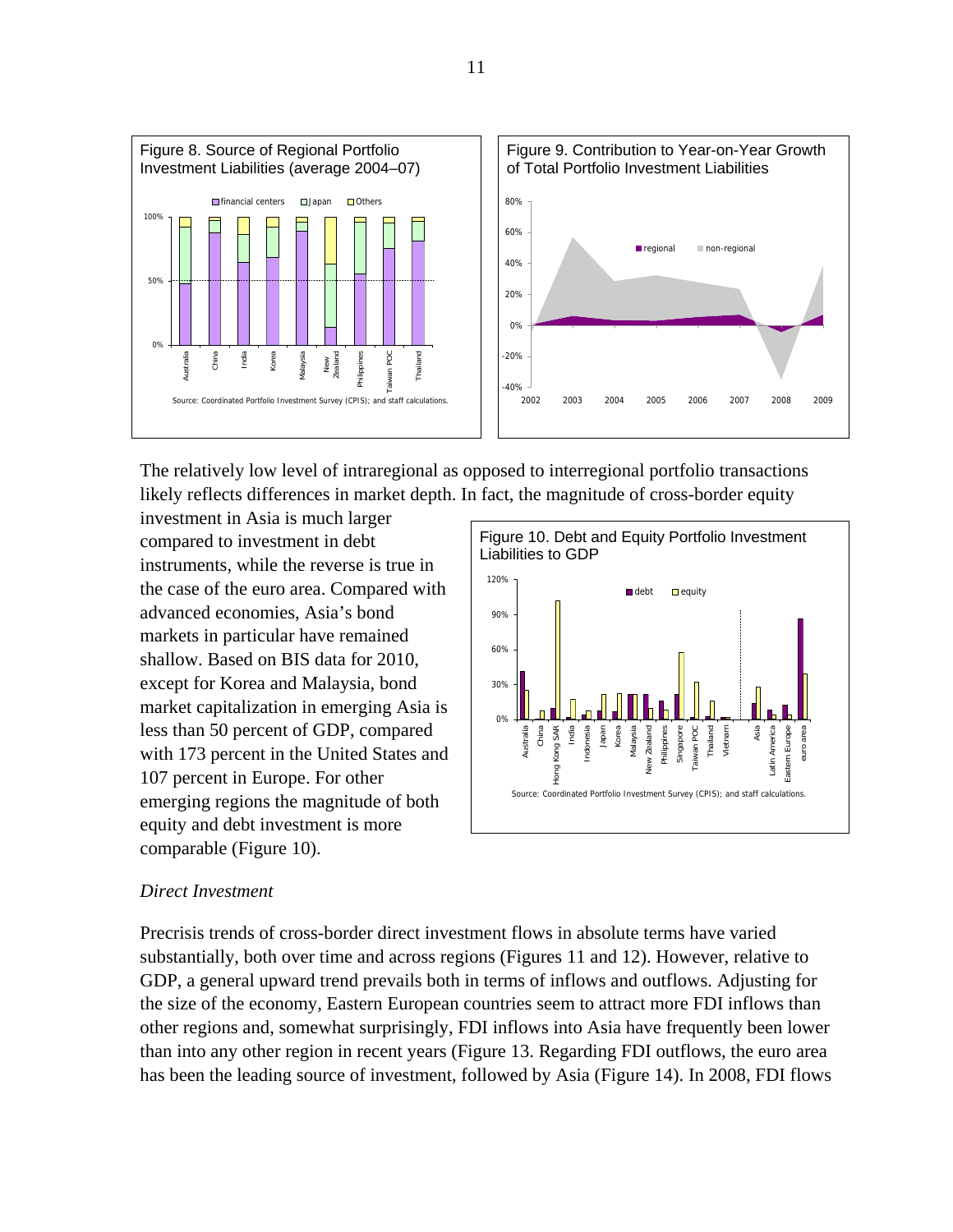<span id="page-12-0"></span>

**[Panel 2. Direct Investment](#page-3-0)**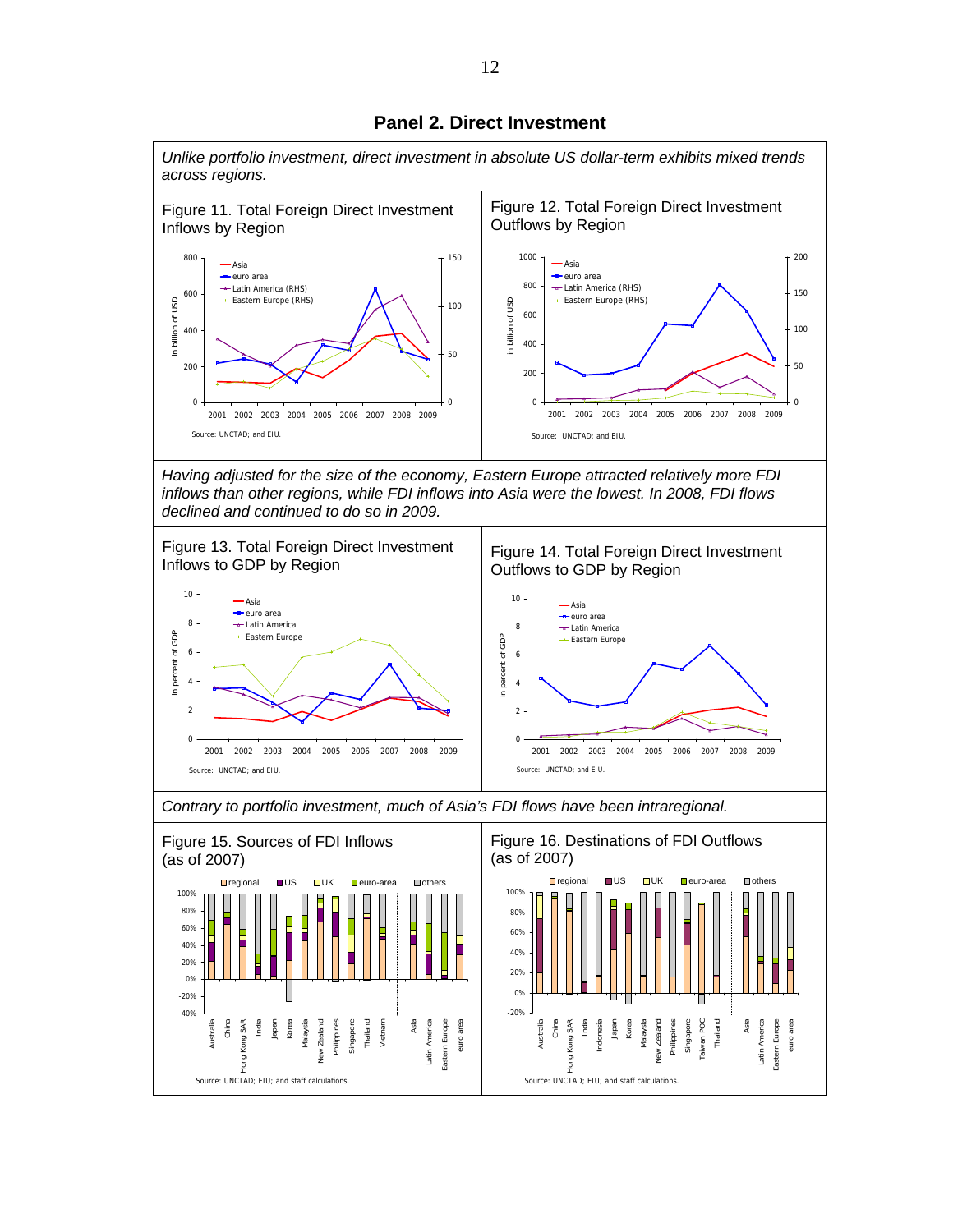<span id="page-13-0"></span>relative to GDP declined sharply particularly in the case of European economies (both the euro area and Eastern Europe) and the decline continued well into 2009.

In terms of sources of FDI inflows and destination of FDI outflows, some noteworthy differences relative to the cross-border portfolio investment patterns emerge: Generally, Asia leads other regions (including the euro area) in terms of intraregional FDI inflows (Figure 15). Moreover, the destination pattern of outflows resembles that of inflows, with Asia again investing a larger share than in the case of portfolio investment within the region (Figure 16).

A closer examination of FDI inflows in Asia reveals two special factors driving intraregional integration: First, Japan is the major source of intraregional FDI flows (Figure 17). This indicates an important role of Japan as a regional medium-to-long term investor. Blaise (2009) points out a close linkage between Japan's official development assistance and FDI in ASEAN economies, which could serve as a plausible explanation. In addition, firms from more advanced Asian economies, notably Japan and Korea, invest in emerging and



developing Asia to capture locational and cost advantages, which help form regional production and distribution networks—a corollary of greater vertical trade integration in the region.14 Second, round-tripping between Mainland China and Hong Kong SAR. Over 70 percent of all intraregional FDI inflows into Hong Kong SAR are from mainland China, while over 90 percent of total FDI outflows from Hong Kong SAR are to mainland China. This points to evidence of the round-tripping phenomenon (Leung and Unteroberdoerster, 2008; and Lane and Milesi-Ferretti, 2010) to maximize the gains from regulatory arbitrage between Mainland China and Hong Kong SAR.<sup>15</sup>

 $\overline{a}$ 

 $14$  See for example, IMF (2010).

<sup>&</sup>lt;sup>15</sup> Over 40 percent of intra-Asian FDI flows are FDI flows between China and Hong Kong SAR. From a statistical point of view, round tripping may inflate FDI flows, which should actually be classified as domestic investment. However, to the extent that these flows require the same services (e.g., legal, consulting, financial and advisory) as other FDI flows channeled through Hong Kong SAR they matter in measuring Hong Kong SAR's role as an international financial intermediary.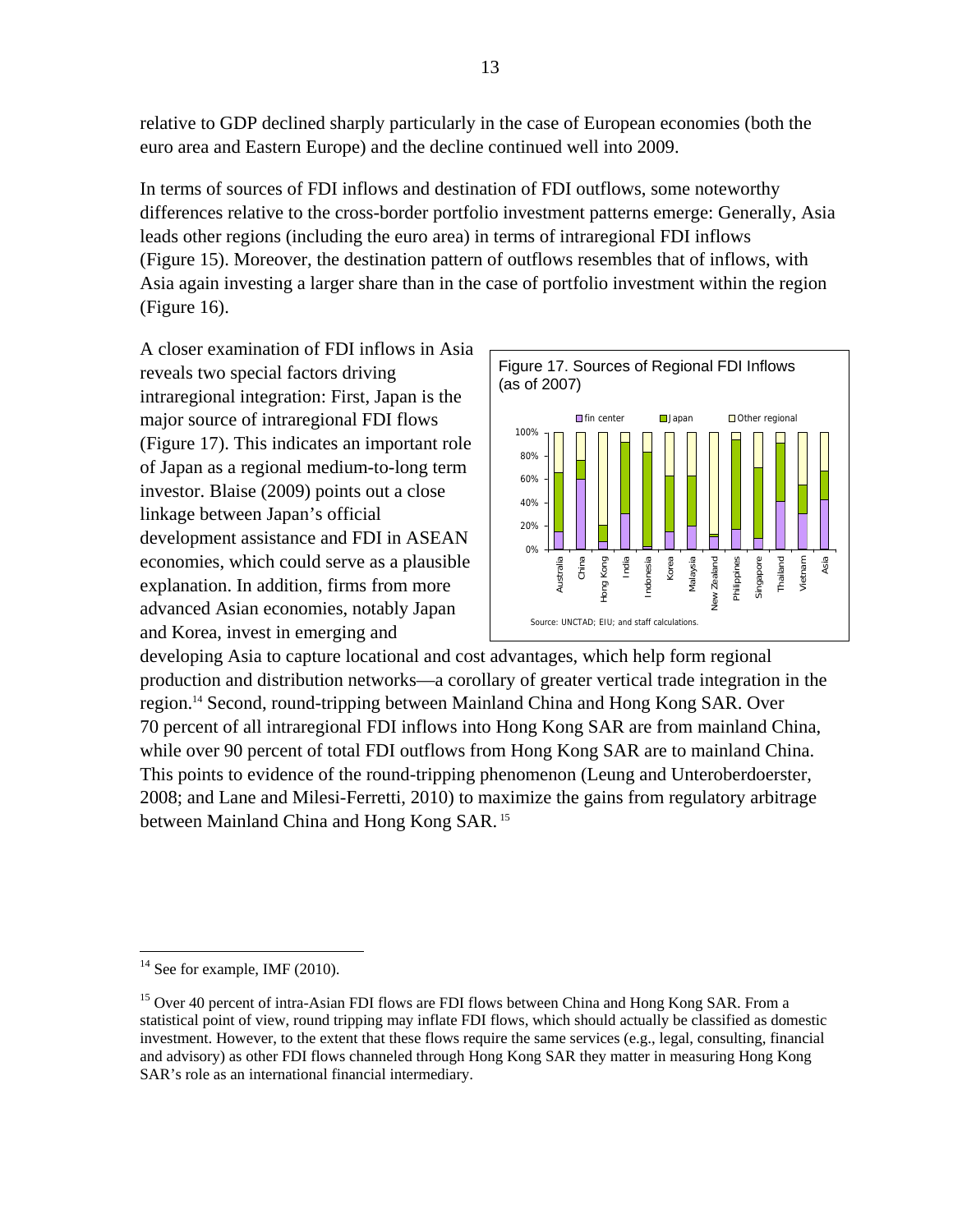#### <span id="page-14-0"></span>*Banking*

The BIS international locational banking statistics do not allow for a comprehensive analysis on a bilateral basis, given the limited number of reporting countries (including in Asia). That said, before the recent crisis, the absolute size of overall cross-border banking exposures has been on the rise for all regions both on the asset and liability sides (Figures 18 and 19). However, adjusted for the size of the economy, liabilities have been relatively stable in Asia, increasing in the euro area and Eastern Europe, but declining in Latin America (Figure 20). A similar trend applies to the asset side, except that Eastern Europe has been relatively stable (Figure 21). During the crisis years of 2008–09, unlike portfolio investment and FDI, the decline in banking exposures has been relatively mild in all regions. Relative to GDP, the level of cross-border banking in Asia is comparable to other emerging markets, but three times lower than in the euro area.



**[Panel 3. Banking](#page-3-0)**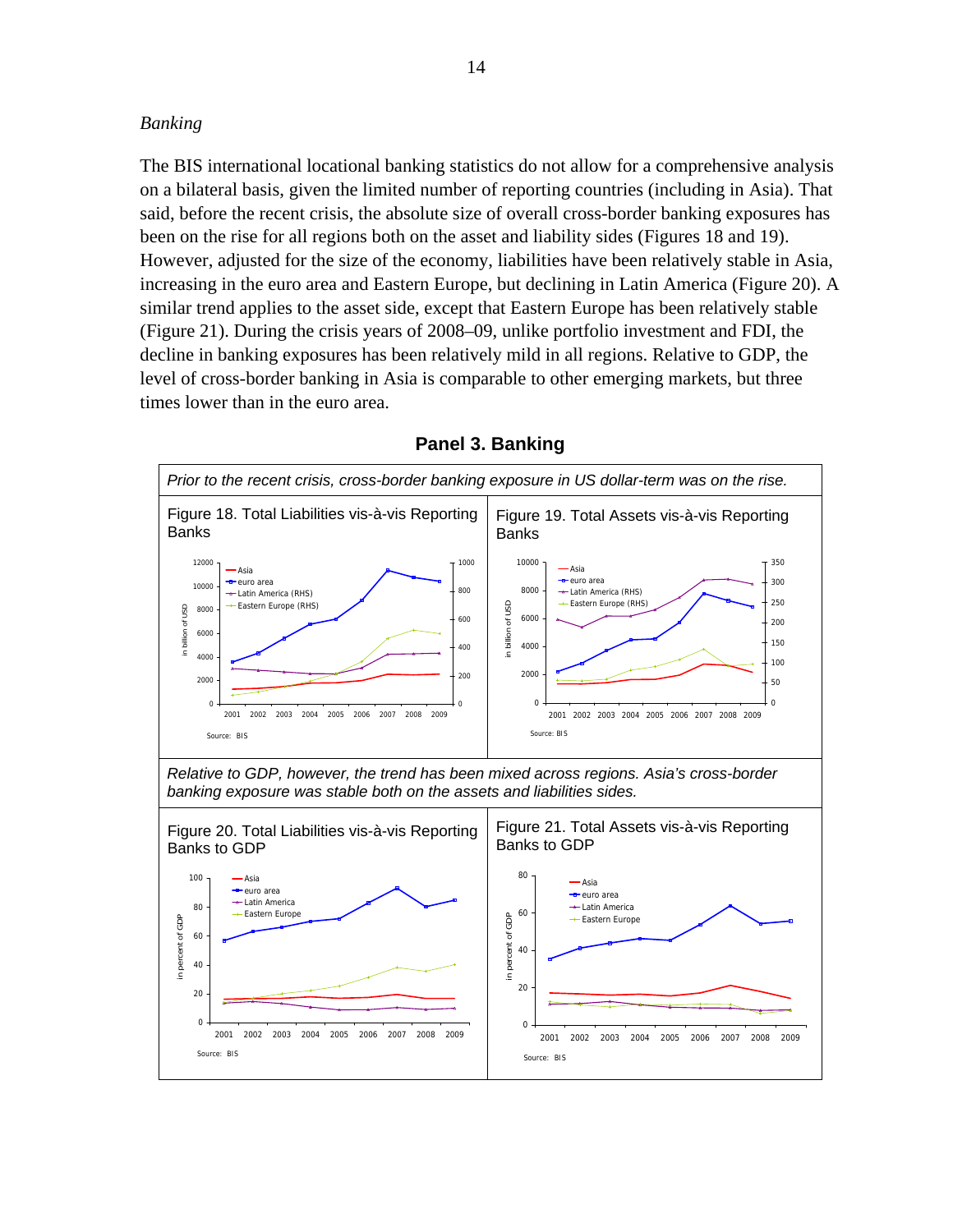<span id="page-15-0"></span>In sum, portfolio investment, FDI flows and banking activities have generally been on an upward trend in the years prior to the recent crisis, followed by a decline in crisis years of 2008–09. Cross-border financial positions in Asia are smaller than in the euro area, but broadly comparable to those of other emerging economies. Cross-border portfolio investment in Asia is predominantly interregional, while FDI flows are mainly intraregional, partly influenced by round-tripping phenomenon between Mainland China and Hong Kong SAR, and the role of Japan and other advanced economies in setting up production networks in the region.

#### **[C. Is Financial Integration in Asia Lagging?](#page-3-0)**

This section provides a formal assessment of the degree of financial integration in Asia, capturing not only the progress across time but also a country's position relative to the rest of the world. Given that both global and country-specific factors come into play in determining the degree of financial integration, we control for common factors that help explain global trends, and then construct measures that assess the extent to which countries deviate from normal levels of financial integration with the world. We explore two alternative measures of financial integration: the Z score and trade-financial relative intensity.

#### *Z score*

The *Z* score measures how far (how many standard deviations) an individual country's observation is from the global mean. Each individual country's observation is compared against the global mean and the dispersion from the mean is scaled by the global standard deviation. The observations reflect measures of financial integration discussed above, such as the ratio of cross-border portfolio investment assets to GDP. Z-score calculations implicitly take into account common global factors, such as a favorable global and financial environment, which may increase the overall cross-border financial activities of all countries. If the impact of a common global factor is symmetric across countries, the *Z* score will not change for an individual country. The *Z* score is defined as follows:

$$
z_{f, it} = \frac{(x_{f, it} - \bar{x}_{f, t})}{\sigma_{f, t}}
$$

Where  $z_{f,i}$  refers to a *Z* score for a measure of financial integration of country *i* at time *t*;  $x_{f,i}$ is a ratio of cross-border financial activity *f* to GDP of country *i* at time *t*.  $\bar{x}_{f,t}$  and  $\sigma_{f,t}$  refer to the mean and standard deviation across countries. The average global score for each type of cross-border financial activity is equal to zero (by construction). A positive Z score indicates that an individual country's ratio of cross-border financial activity to GDP is higher than the global average. For example, a z-score of 2 means the ratio is greater than the global average by two (global) standard deviations. The higher the score, the greater the ratio compared to the global average. The opposite is true for the negative score. To aggregate over different types of cross-border financial activities, we calculate the overall Z score for country *i* by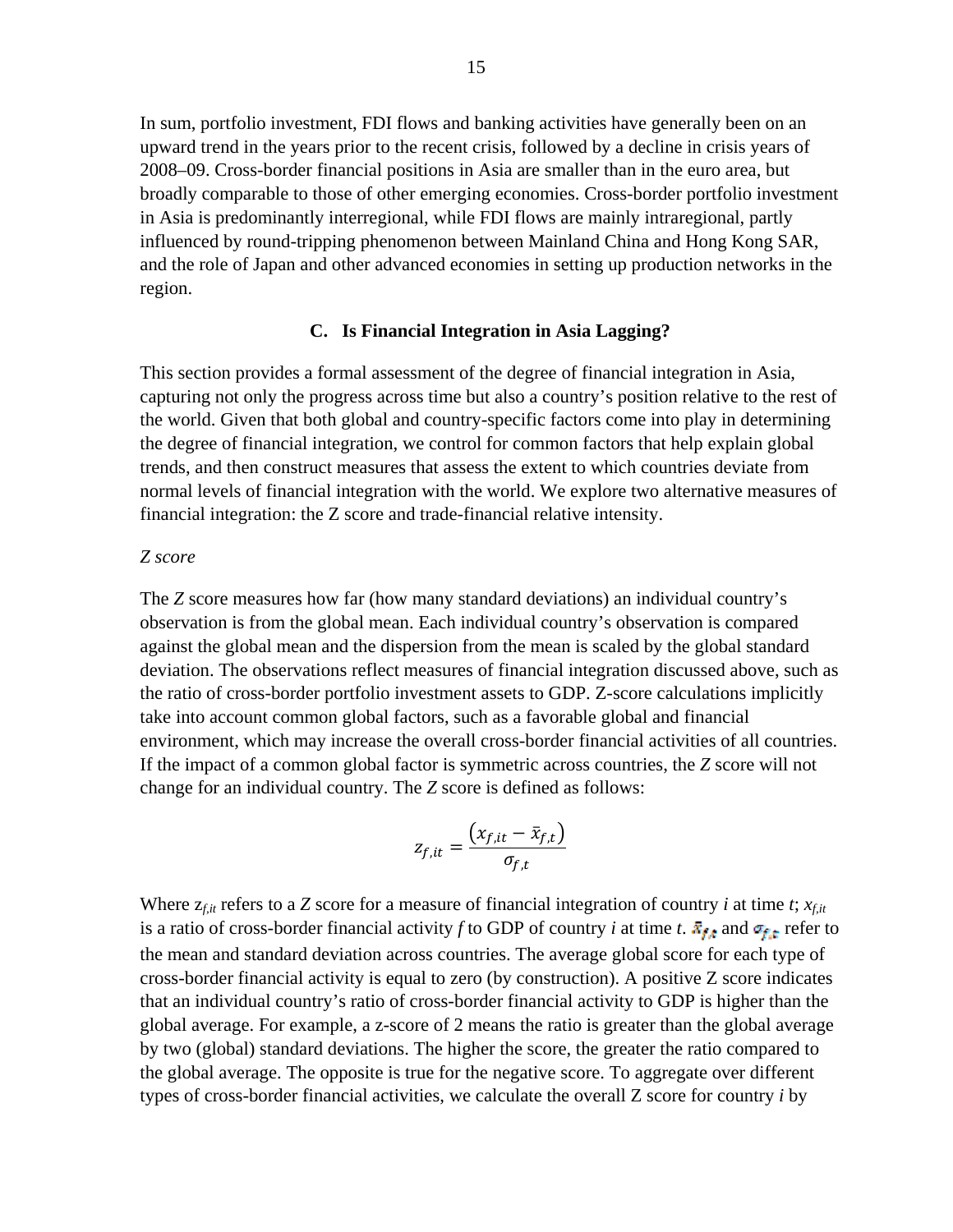simply averaging  $z_{\text{f,i}t}$  across the six types of cross-border financial activities discussed in the previous section, namely: portfolio investment liabilities, portfolio investment assets, FDI inflows, FDI outflows, banking liabilities and banking assets to GDP.

The average *z* score for Asia is close to the world's average and that of Eastern European countries but well below the euro area's (Figure 22). However, excluding the financial centers of Hong Kong SAR and Singapore, the average *Z* score for Asia is well below the world's average and closer to that of Latin America.

<span id="page-16-0"></span>16

#### *The role of trade integration*

Asian economies are highly integrated through trade. As trade in goods and



cross-border financial activities are found to have strong complementarities (Shin and Yang, 2006) one would also expect Asian economies to be also highly financially integrated. To account for this important country characteristic of Asian economies, we compare Asian economies' trade intensity with the intensity of their cross-border financial transactions.<sup>16</sup> Specifically, the intensity measure is calculated as follows:

$$
Intensity_{f, it} = \frac{\left(\frac{f_{it}}{\sum_{i=1}^{n} f_{it}}\right)}{\left(\frac{GDP_{it}}{\sum_{i=1}^{n} GDP_{it}}\right)}
$$

Where *Intensity*  $r_{\text{eff}}$  refers to intensity of trade or cross-border financial transactions of country *i* at time *t*. *n* is the number of economies in the sample and  $f_{it}$  is the sum of exports and imports or of cross-border financial assets and liabilities (or flows) of country *i* at time *t*. refers to Gross Domestic Product of country *i* at time *t* in U.S. dollars. In simple terms, the intensity measures a country's "footprint" in global trade or finance, relative to its weight in the global economy.

 $\overline{a}$ 

<sup>&</sup>lt;sup>16</sup> See Leung and Unteroberdoerster (2008).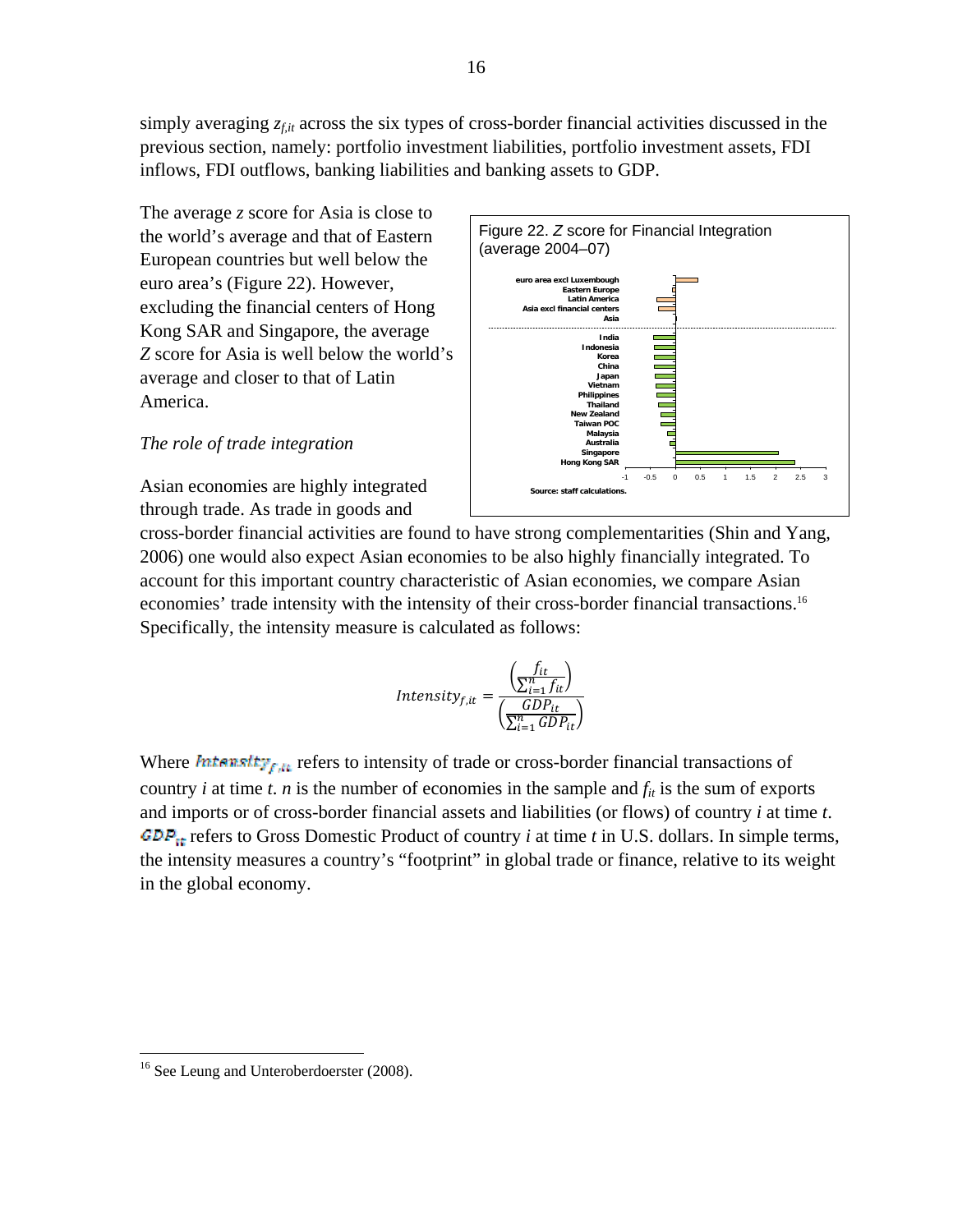<span id="page-17-0"></span>While trade intensity in Asia (especially emerging Asia) has been relatively high compared with other regions (Figure 23), financial intensity is much lower. In fact, an observation similar to that of z score emerges. Asia on average (excluding Hong Kong SAR and Singapore) appears to have lower financial intensity compared to the world average and the euro zone.

Looking closely within the region, the ranking somewhat differs across types of transaction (Figures 24, 25, and 26). If we compare intensity in banking and portfolio transaction, industrial Asia generally has greater intensity than emerging Asia but the opposite is true in the case of direct investment intensity—underscoring important difference in the composition of cross-border financial transaction across Asian economies.







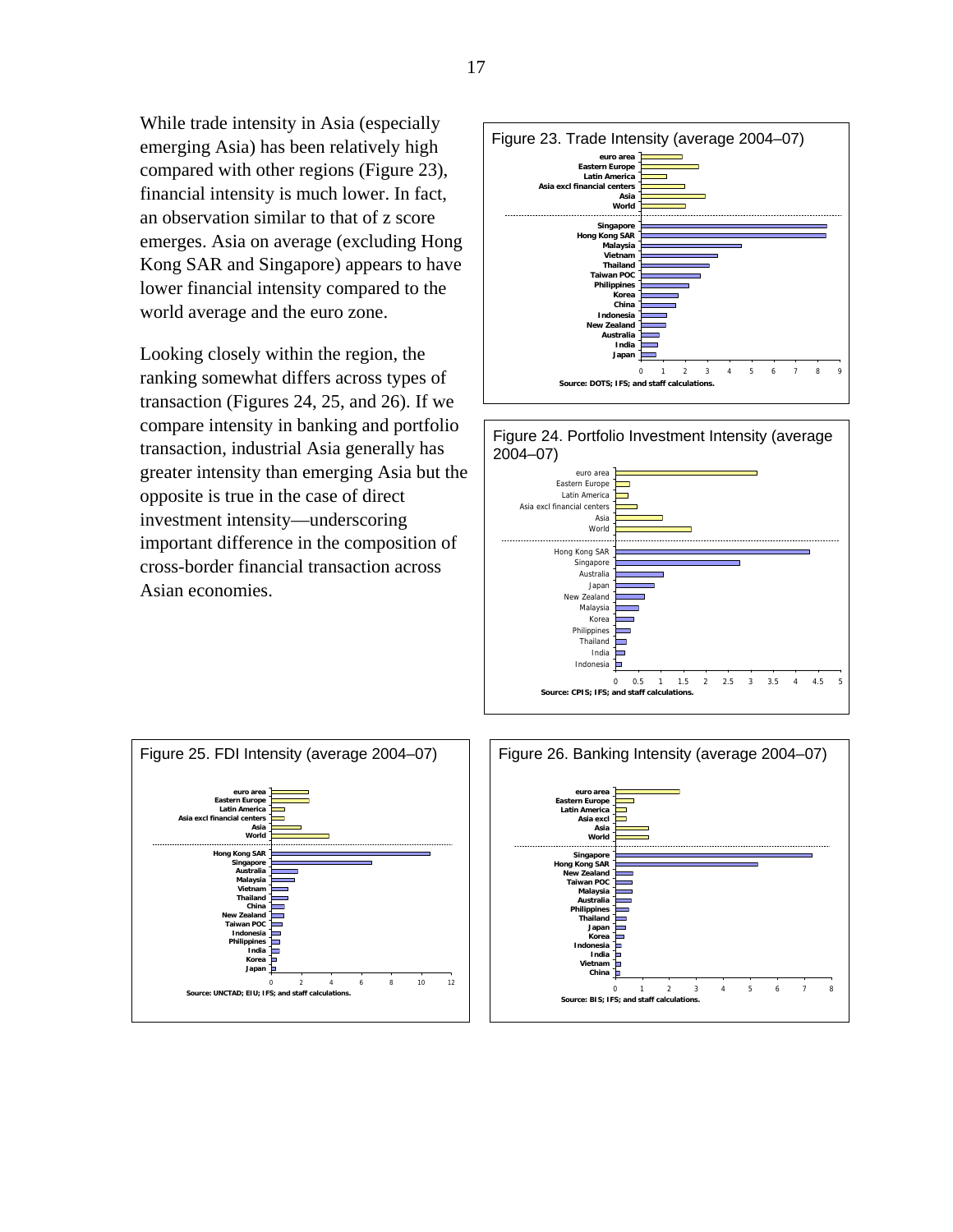Aggregating the different types of cross-border financial activities, Figure 27 captures the lack of Asian economies' overall financial integration with the world relative to their role in global trade. On average across the world, a country's financial intensity tends to increase with its trade intensity. But this does not seem to be the case in the same way for Asian economies. Compared to the world norm, most Asian economies' rapid expansion into global trade (position on the x-axis measuring trade intensity)

 $\overline{a}$ 



has not been matched by their role in international finance (position on the *y*-axis measuring cross-border financial intensity). This appears to hold in particular for the emerging economies of South East Asia, including Malaysia, Thailand, the Philippines, and Indonesia.

#### *The role of cyclical and structural factors: Is regional integration in Asia lagging?*

To identify the cyclical and structural factors that may influence cross-border activities and hence the measurement of financial integration, we draw on the literature of asset gravity models. The gravity model has originally been used to explain bilateral trade flows.<sup>17</sup> Recent examples of the application of the gravity model to cross-border financial activities include Portes and Rey (2005), Ahearne, Griever, and Warnock (2004), Dahlquist and others (2003) and Garcia-Herrero, Wooldridge, and Yang(2009) on portfolio investment, Wei (2000) and Di Giovanni (2005) on FDI, and Rose and Spiegel (2004) on cross-border bank lending. We will first discuss the role of country-specific and structural factors in a multilateral context and then assess the degree of intraregional financial integration in a bilateral gravity model setup. $18$ 

Our multilateral model of financial integration (as measured by overall z score) uses a panel Generalized Methods of Moments (GMM). The model allows us to separate country-specific effects (fixed effects) on financial integration from the effects of other drivers—in this case, relative growth rates, trade openness, interest rate differentials, exchange rate movements, and volatility. High relative growth rate could either induce accumulation of financial assets (by acting as a push factor) or attract financial liabilities (a pull factor). As discussed above,

<span id="page-18-0"></span>18

 $17$  The original gravity model was proposed by Tinbergen (1962) and augmented to account for trade costs by Anderson and Van Wincoop (2004).

 $18$  Multilateral trade is the sum of total exports and imports. Multilateral relative returns are calculated as the difference between domestic short-term interest rate and GDP-weighted short-term rates for the rest of the world.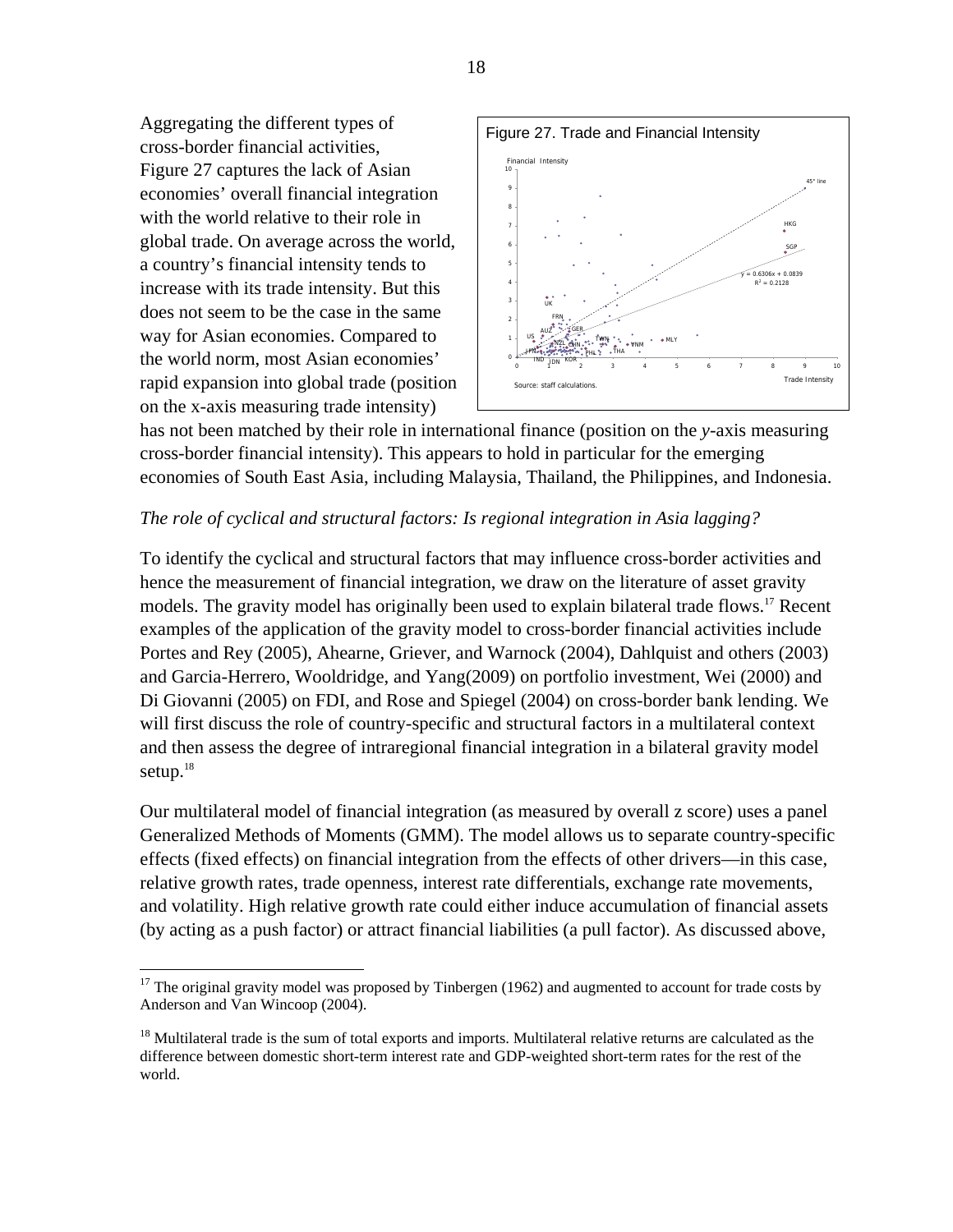<span id="page-19-0"></span>trade openness, as captured by the sum of imports and exports to overall GDP, is also an important factor driving financial flows (e.g., Lane and Milesi-Ferretti, 2008). Interest rate differentials and exchange rate movement are included to capture differences in returns on (short-term) financial assets which may trigger cross-border financial flows. Exchange rate volatility accounts for exchange rate risks associated with cross-border holding of assets. The specification adopted is therefore:

$$
z_{it} = \beta_0 + \text{fixed effects}_i + \beta_1(g \text{ diff}_{it}) + \beta_2(\text{int diff}_{it}) + \beta_3(\text{trade} op_{it}) + \beta_4(\Delta \ln(er_{it})) + \beta_5Vol_{it} + \varepsilon_{it}
$$

where g  $diff_{it}$  is the difference between GDP growth of country *i* at time *t* and the rest of the world, *int diff<sub>it</sub>* is the difference between short-term (money market) rate of country *i* and the rest of the world at time *t*, *trade op<sub>it</sub>* is the ratio of the sum of exports and imports to GDP of country *i* at time *t*,  $er_{it}$  is bilateral exchange rate of country *i* vis-à-vis the U.S. dollar (an

increase in *er<sub>it</sub>* means depreciation in country *i*'s currency), and  $Vol_{it}$  is the standard deviation of the monthly return of country *i*'s bilateral exchange rate over year *t*.

The estimation results are presented in Table 1. The results suggest important contributions from all factors, with expected signs except for the short-term interest rate, which is found to be insignificant. Having constructed a normal degree of financial integration, the country-specific effects (fixed effects) can be viewed as a measure of a country's deviation from the "norm" or, if they are negative, of a lack of financial integration. Figure 28 illustrates Asia's country-specific (fixed) effects and the averages across the regions and the world. The results suggest that Asia's (excluding Hong Kong SAR and Singapore) degree of financial integration is significantly lower than the world average, but in line with Latin America. Eastern European countries are now performing much worse than the world average and appear to be less financially integrated than Asia, while the euro zone appears more financially

| Table 1. Estimation of Financial Integration        |             |  |  |
|-----------------------------------------------------|-------------|--|--|
| Dependent variable: financial integration score (z) |             |  |  |
| Variable                                            | Coefficient |  |  |
| Constant                                            | $-0.176$    |  |  |
|                                                     | $(-2.324)$  |  |  |
| $\Delta$ In(exchange rate)                          | $-0.303$    |  |  |
|                                                     | $(-2.260)$  |  |  |
| Trade to GDP ratio                                  | 0.324       |  |  |
|                                                     | (2.706)     |  |  |
| Relative GDP growth                                 | 0.036       |  |  |
|                                                     | (2.048)     |  |  |
| Relative short term interest rate                   | $-0.018$    |  |  |
|                                                     | $(-0.935)$  |  |  |
| Exchange rate volatility                            | $-1.846$    |  |  |
|                                                     | $(-6.386)$  |  |  |
| Number of observations                              | 266         |  |  |
| Adjusted $R^2$                                      | 0.95        |  |  |
| Note: t-statistic in brackets                       |             |  |  |
|                                                     |             |  |  |



integrated. Taking a closer look at the relative performance across Asian economies, we find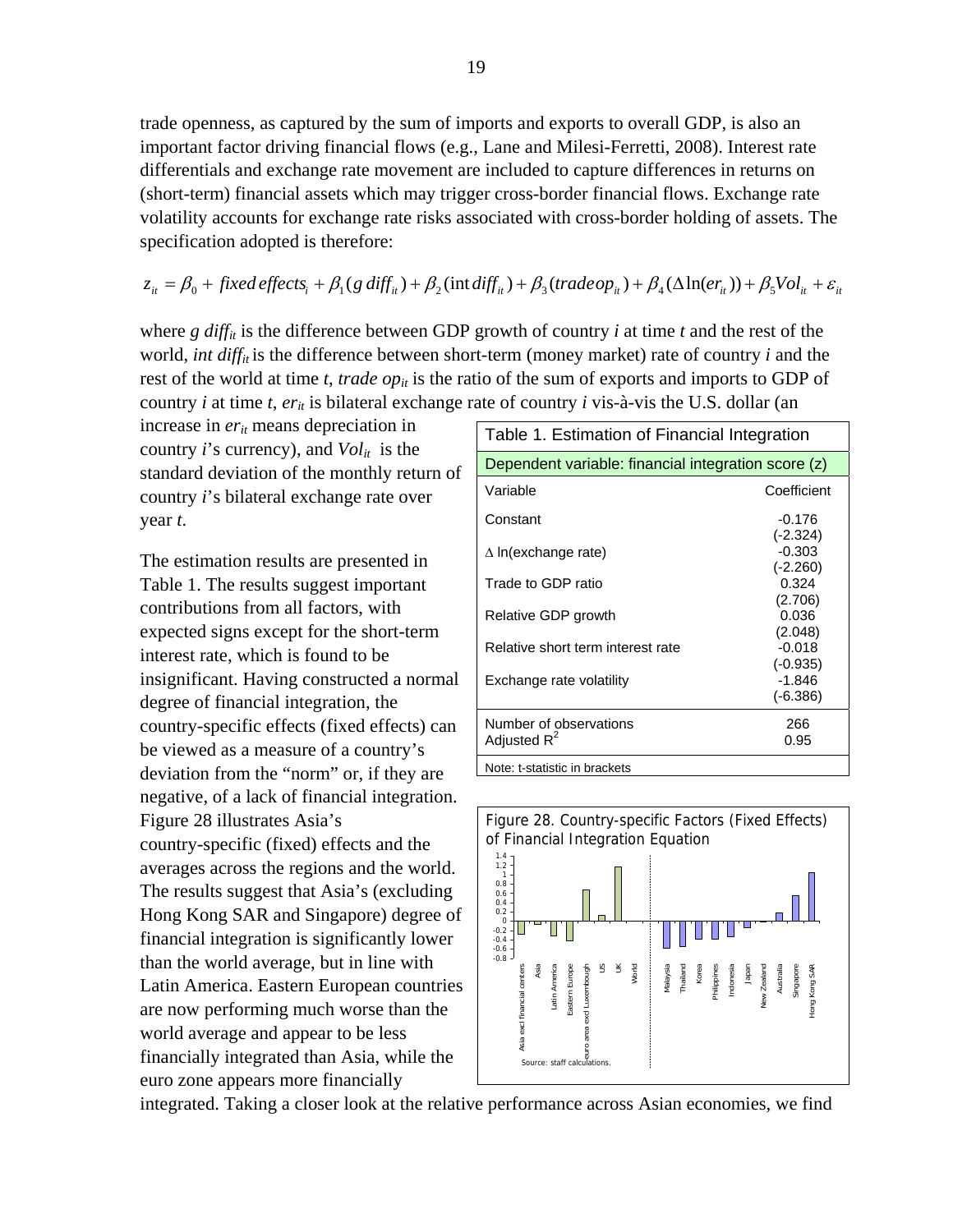<span id="page-20-0"></span>again, as is the case when controlling for trade alone, that the degree of financial integration is particularly low in emerging Asia.

#### *Is Asia's regional integration abnormally low?*

In our second model, we examine determinants of bilateral portfolio financial integration based on CPIS data over 2004–07. The following form of financial gravity model is estimated for 1,809 country pairs, covering all regions:

*it k*  $k \sum \delta^{i}$ <sup>*k*</sup> *k*  $+ \mu_7(\Delta \ln(er_{ijt})) + \mu_8 Vol_{ijt} + \mu_{9,k} \sum_{k=1}^4 region_k + \mu_{10,k} \sum_{k=1}^4 global_k + \varepsilon$  $port_{ijt} = \mu_0 + \mu_1 dist_{ij} + \mu_2 lang_{ij} + \mu_3 colony_{ij} + \mu_4 trade_{ijt} + \mu_5 (g \text{ diff}_{ijt}) + \mu_6 (int diff_{ijt})$ 1 ,10 4 1  $\mu_7(\Delta \ln(er_{ijt})) + \mu_8 Vol_{ijt} + \mu_{9,1}$ 

Where *portijt* is the ratio (in percent) of total portfolio assets between countries *i* and *j* to countries *i* and *j*'s total GDP at time *t* (source: CPIS),  $\mu$  refers to coefficients, *dist<sub>ij</sub>* is the log of distance between countries *i* and *j*, *langij* and *colonyij* are dummy variables indicating common language and colonial relation respectively (Rose and Spiegel, 2004), *g diffijt* is the absolute value of the difference between GDP growth of countries *i* and *j* at time  $t$ , *int diff<sub>ijt</sub>* is the absolute value of the difference between short-term (money market) rate of countries *i* and *j* at time *t* (source: IFS), *tradeijt* is the ratio (in percent) of total exports between countries *i* and *j* to countries *i* and *j*'s total GDP at time *t* (source: DOTS), *er<sub>ijt</sub>* is bilateral exchange rate of country *i* vis-à-vis country *j*, *Volijt* is the standard deviation of the monthly return of country *i* and *j*'s bilateral exchange rate over year *t* (source: IFS), *regionk* are dummy variables capturing intraregional portfolio transaction for each regions—Asia, euro area, Latin America and Eastern Europe, and *globalk* are dummy variables capturing interregional portfolio transactions between the four regions and the rest of the world.

The results in Tables 2 and 3 confirm our earlier simple evidence on portfolio transaction that Asia is less integrated than

| Table 2. Estimation of Portfolio Gravity Model     |                         |  |
|----------------------------------------------------|-------------------------|--|
| Dependent variable: portfolio assets to GDP (port) |                         |  |
| Variable                                           | Coefficient             |  |
| Constant                                           | 0.311<br>(5.530)        |  |
| Lang                                               | 0.262<br>(5.804)        |  |
| Colony                                             | 0.716<br>(26.002)       |  |
| Dist                                               | $-0.003$<br>$(-2.141)$  |  |
| Trade                                              | 0.654<br>(24.553)       |  |
| Vol                                                | $-3.068$<br>$(-4.045)$  |  |
| Asia-global                                        | $-0.070$<br>$(-6.104)$  |  |
| Euro-global                                        | 0.119<br>(18.037)       |  |
| LatAm-global                                       | $-0.168$<br>$(-3.704)$  |  |
| EEur-global                                        | $-0.278$<br>$(-5.251)$  |  |
| Asia-regional                                      | $-0.805$<br>$(-18.208)$ |  |
| Euro-regional                                      | 2.878<br>(20.811)       |  |
| LatAm-regional                                     | $-0.603$<br>$(-6.301)$  |  |
| EEur-regional                                      | $-0.863$<br>$(-9.857)$  |  |
| Number of observations<br>Adjusted $R^2$           | 5,292<br>0.41           |  |
| Note: t-statistic in brackets                      |                         |  |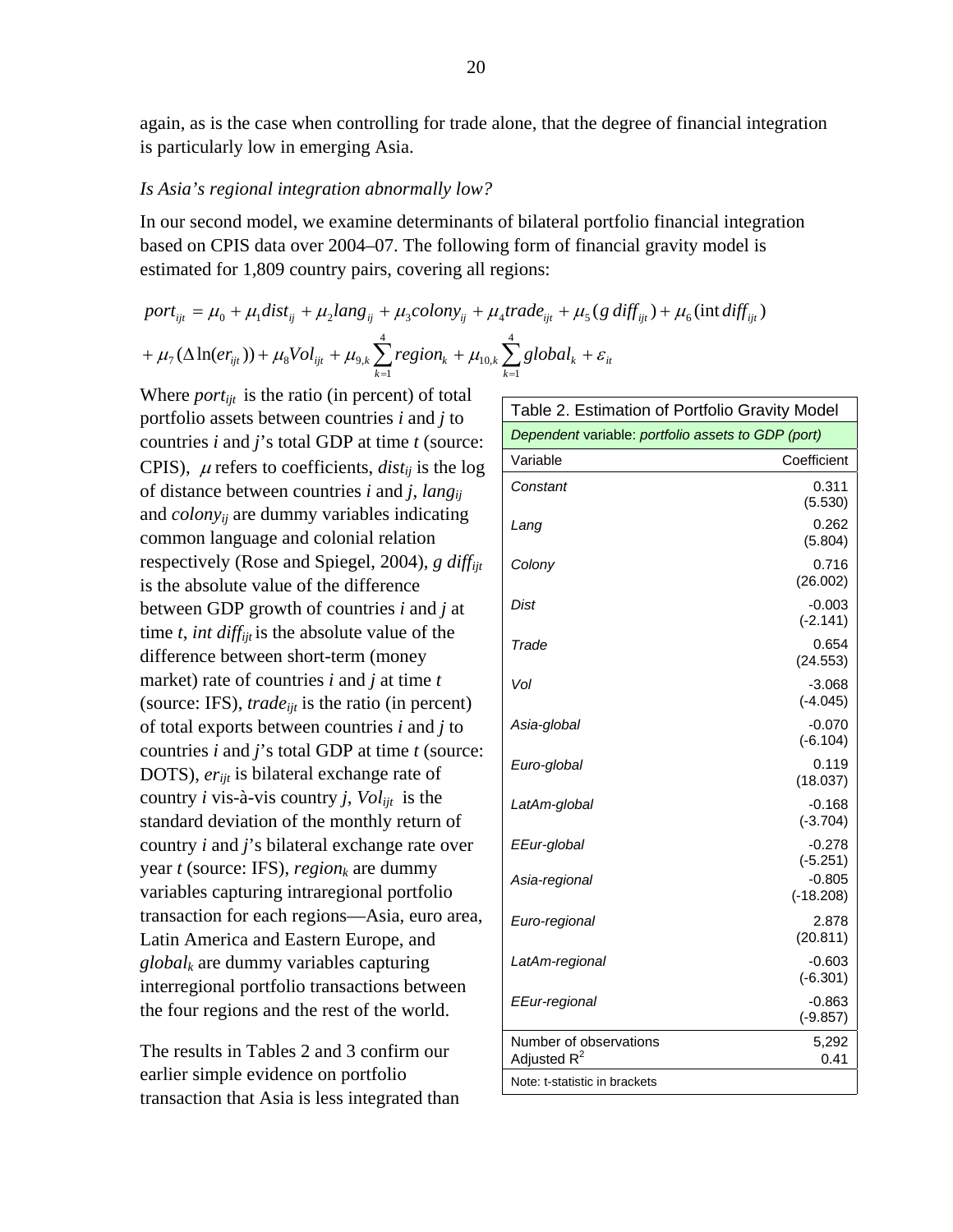<span id="page-21-0"></span>the euro area both on intraregional and interregional fronts, but that the level of regional integration is also low compared with other emerging market regions. The estimation follows a general-to-specific approach, consequently, a few variables were

| Table 3. Comparing the Degree of Portfolio Integration |                                    |  |  |
|--------------------------------------------------------|------------------------------------|--|--|
| Global integration                                     | euro > Asia $\approx$ LatAm > EEur |  |  |
| Regional integration                                   | euro > LatAm > Asia $\approx$ FEur |  |  |
| Global > regional                                      | Asia, LatAm, EEur                  |  |  |
| Regional > global                                      | euro                               |  |  |

dropped due to their statistical insignificance and/or incorrect signs. The result suggests an important contribution from noneconomic regional factors—the distance between countries, common languages as well as colonial relation. In line with the global model estimated earlier, trade integration and volatility in exchange rate play an important role in determining portfolio transaction. Moreover, the estimated coefficients on regional and global dummies allow us to rank the degree of portfolio integration by region—both on intraregional and interregional dimensions. Based on the Wald test of coefficient restriction.<sup>19</sup> we are able to rank the degree of portfolio integration across regions and compare the degree of intra and interregional integration (Table 3). All regions except the euro area tend to be more integrated globally than regionally. In comparison to other emerging market regions, Asia fares relatively well in global integration but less so in regional integration. In fact, anything else being equal, for any intra-Asian country pair, financial integration tends to be 0.8 percentage points of GDP lower than the world average, a measure of underperformance that is worse than for the Latin America region, but comparable to the case of emerging Eastern European economies.

#### **D. Capital Account Restrictions, [Financial Development, and Financial](#page-3-0)  Integration**

One reason for the abnormally low degree of financial integration in Asia could be capital account restrictions in a number of countries. In fact, measures of de jure restrictions on crossborder financial transactions developed by Schindler  $(2009)$ <sup>20</sup> and the measures assessing the lack of financial integration developed in the previous are positively correlated (see Figure 29

 $\overline{a}$ 



<sup>&</sup>lt;sup>19</sup> We perform the Wald test of coefficient restriction with the null hypothesis of no difference in two coefficients under consideration  $(c_1 = c_2)$ . If the test cannot reject the null at 1-percent significance level, the two coefficients are comparable  $(c_1 \approx c_2)$ , otherwise, they can be ranked—either  $c_1 > c_2$  or  $c_1 < c_2$ .

 $20$  The index was constructed based on information contained in the Annual Report on Exchange Arrangements and Exchange Restrictions (AREAER) published by the IMF and dubbed 'financial integration index'. However, since this measure captures de jure controls but not de facto outcome, we view the index as an indicator of capital restrictions.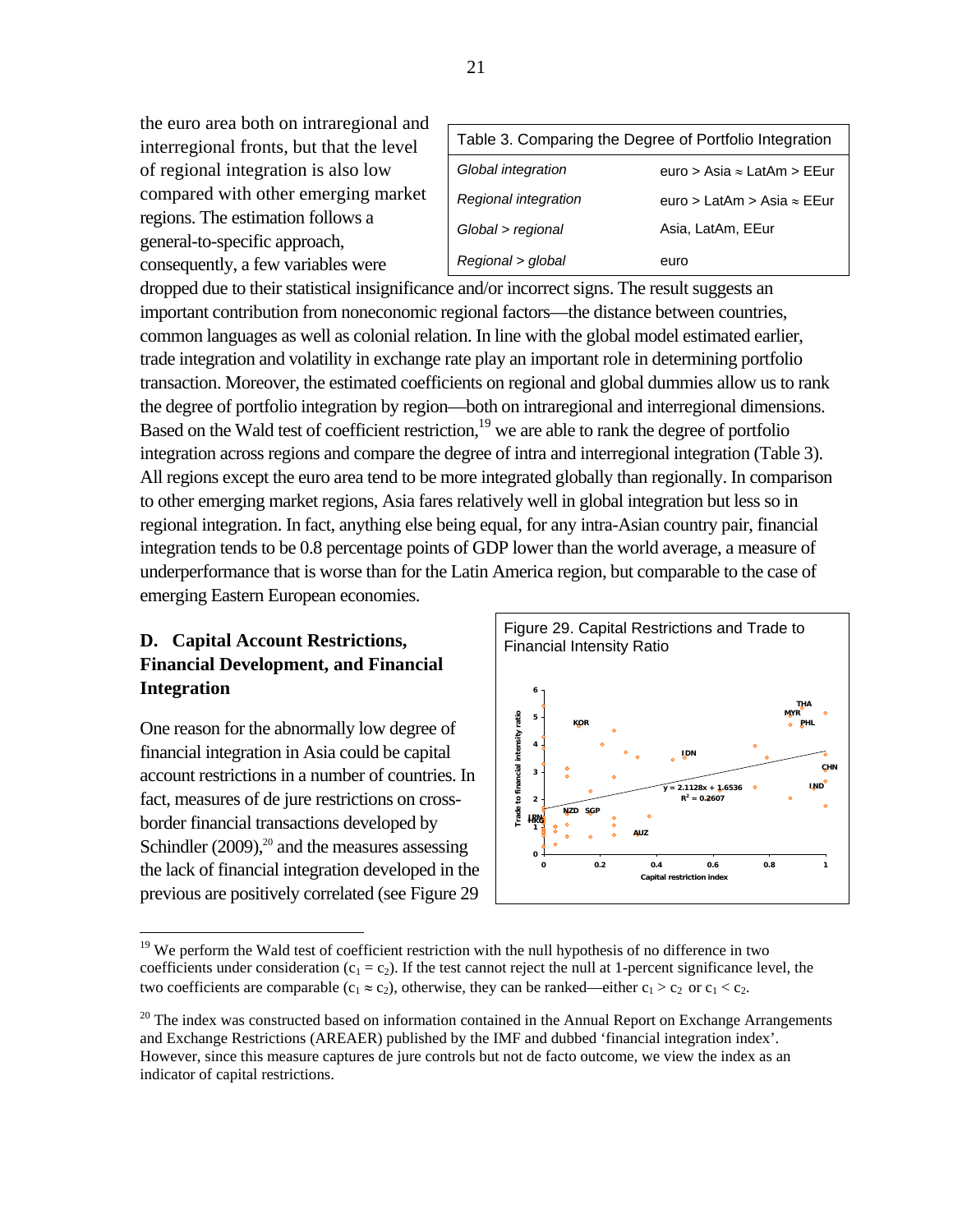<span id="page-22-0"></span>for the trade and financial intensity ratio).

A closer examination at a more disaggregated level of the capital account restriction indices—both on the inflows and the outflows—yields an interesting fact. Capital account restrictions on outflows are generally greater than on inflows (Figure  $30$ ).<sup>21</sup> This results in a clear imbalance between cross-border assets and liabilities in portfolio investment and banking transaction, as well as between inflows and outflows of FDI (Figure 31). Restrictions on inflows have been liberalized more rapidly than on outflows



in the wake of the Asian crisis (Figure  $32$ ).<sup>22</sup> However, in the face of the surge in capital inflows in 2010, some countries in Asia, namely Korea, Indonesia, Taiwan Province of China and Thailand have adopted macroprudential measures to help manage the inflows (Table 4).



 $\overline{a}$ 

 $21$  This is as of 2005, when the data end.

 $^{22}$  Between 2000 and 2005, capital restriction index on the inflow side increased slightly. Based on Schindler (2009) index, this was due to restrictions on bond inflows in India and a few countries in ASEAN.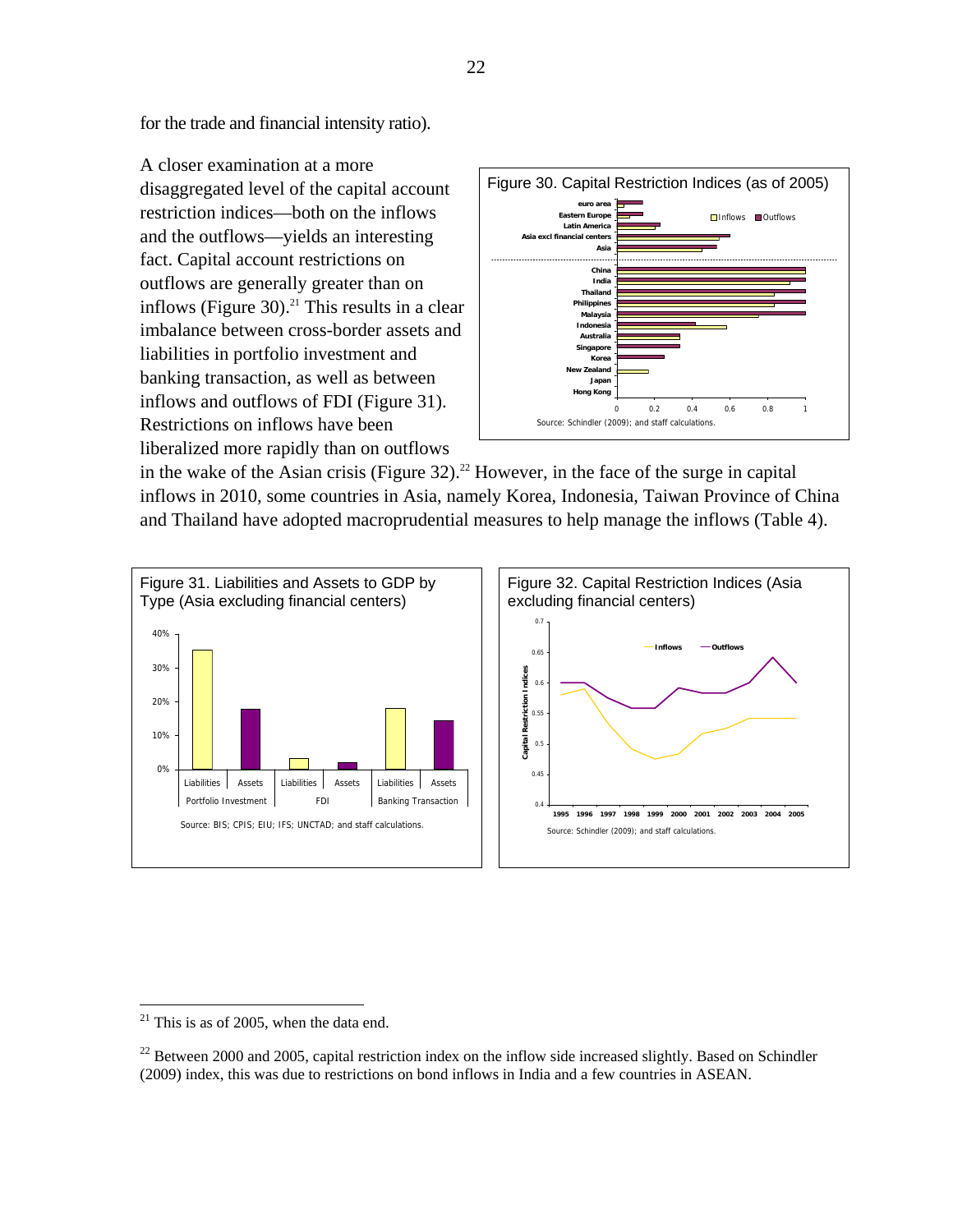<span id="page-23-0"></span>

| Table 4. Macroprudential Measures                                                            |                                                                                                                  |  |  |
|----------------------------------------------------------------------------------------------|------------------------------------------------------------------------------------------------------------------|--|--|
| <b>Country</b>                                                                               | <b>Measures</b>                                                                                                  |  |  |
| Korea                                                                                        | Rein in short-term foreign currency borrowing by commercial<br>banks                                             |  |  |
| Indonesia                                                                                    | Lengthen maturity structure of central bank's external liabilities and<br>make one-month certificate less liquid |  |  |
| Taiwan Province of China                                                                     | Limits placed on foreign investors' access to time deposits                                                      |  |  |
| Thailand                                                                                     | Liberalization of capital outflows                                                                               |  |  |
| Thailand                                                                                     | Removal of tax exemptions for foreign investment in government<br>bonds                                          |  |  |
| New Zealand, Korea                                                                           | Rules to reduce risks of bank funding strains                                                                    |  |  |
| Sources: National authorities; IMF, October 2010 Asia and Pacific Regional Economic Outlook. |                                                                                                                  |  |  |

Capital restrictions are found to inhibit financial development (Chinn and Ito, 2002). They might lessen overall liquidity in the financial markets which may impede further development and restrict the ability of market participants to hedge or diversify risks. For most economies, therefore, capital account liberalization may be a critical component of plans to develop the domestic financial market. First, based on a database of financial reforms developed by Abiad, Detragiache, and Tressel (2008) which records changes

 $\overline{a}$ 



in financial policy (liberalization) in different dimensions (both domestic and external), capital restrictions also appear to have a direct relationship with domestic financial reforms (Figure 33). Second, although financial reforms per se do not necessarily lead to financial development, financial reforms are found to have some positive relationship with financial development (Figure  $34$ ).<sup>23</sup> As a result, going forward, greater financial integration and development should be positively related as illustrated in Figure 35 (note that a high trade-to-financial intensity ratio means a low degree of financial integration).

 $23$  Some literature investigates micro evidence and relates financial reforms to financial development by means of relaxing financing constraints and found some supporting evidence (see for example, Ghosh, 2006 on India) and dissimilar impacts on small and large firms based on cross-country study by Laeven (2000). Abiad and others (2004) found evidence that financial reforms improve allocative efficiency based on firm-level data for five emerging markets.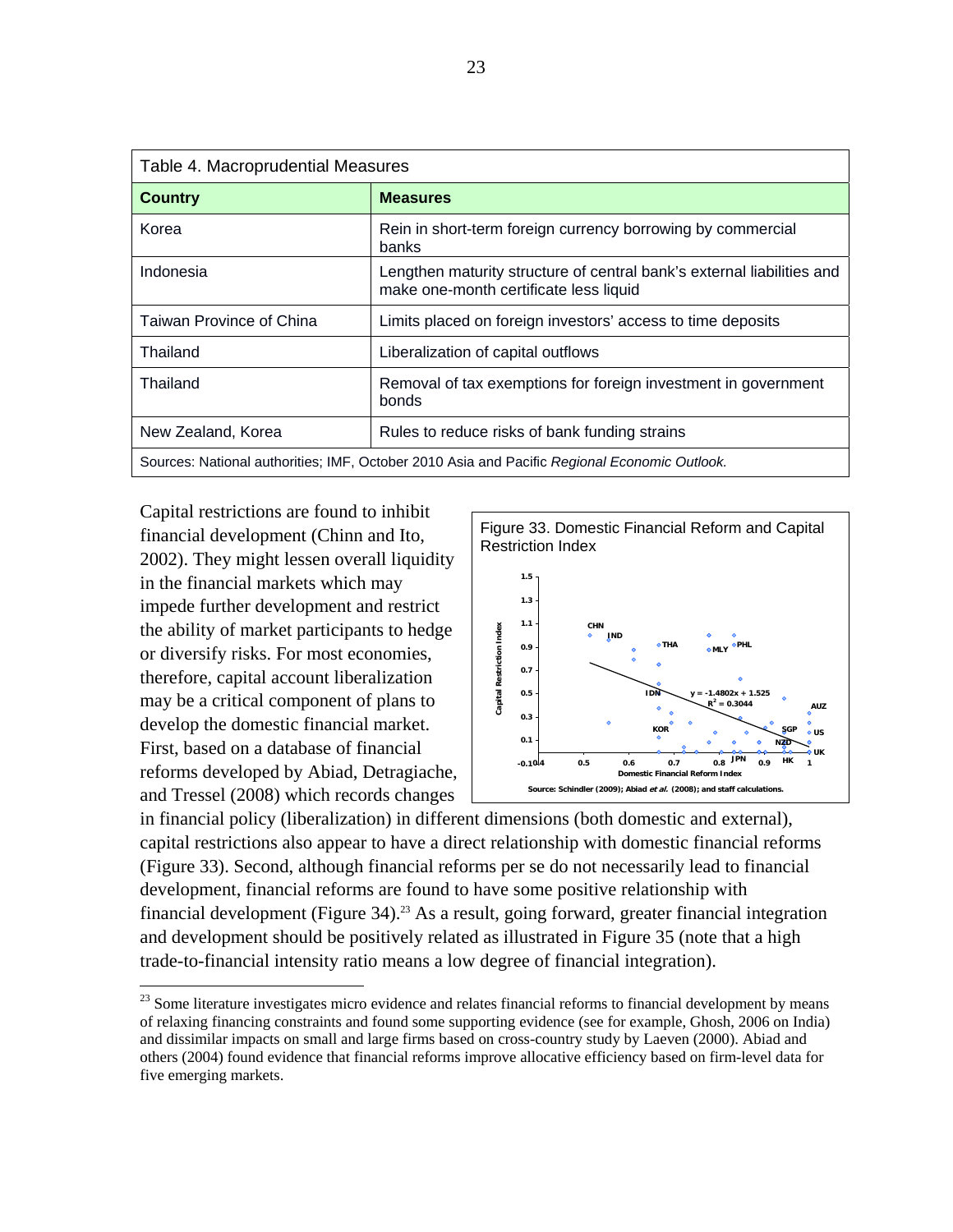<span id="page-24-0"></span>

To summarize, this section introduces two different model-based measures of the degree of financial integration—the z score measure and trade-financial intensity ratios—and provides model-based benchmarks against which the degree of financial integration is compared. All measures arrive at the same conclusion: Asian economies, particularly emerging Asia (except the financial centers of Hong Kong SAR and Singapore), appear to have a low degree of financial integration, both in terms of integration with the world and with other countries inside Asia. A low degree of financial integration or openness tends to be mirrored by a lack of financial development. This linkage serves as an important channel through which the degree of financial integration can help foster rebalancing in Asia, which will be discussed in the following section.

#### **III. ASIA REBALANCING: A [ROLE FOR FINANCIAL INTEGRATION?](#page-3-0)**

#### **[A. The Link Between Financial Integration and Rebalancing](#page-3-0)**

Growth in Asia depends on external demand more than other advanced economies and emerging market regions (Mohommad*,* N'Diaye, and Unteroberdoerster, 2010). This dependence has led to an unbalanced production structure that is heavily tilted towards industry. From a demand side-perspective, only a few economies seem to have excessively low consumption, most notably China, while several others may well need to increase their investment-to-GDP ratios from current levels. However, in many economies strengthening domestic sources of growth will require boosting productivity of the services sector. Overall, economic rebalancing will mean different things for different countries and encompass comprehensive policy packages that foster investment in domestic demand oriented sectors such as services, in infrastructure which would enhance productivity and crowd in private investment, and measures to boost consumption.

Greater financial integration in Asia can play an important role in strengthening the domestic source of growth. For example, by inducing more competition in sheltered banking systems it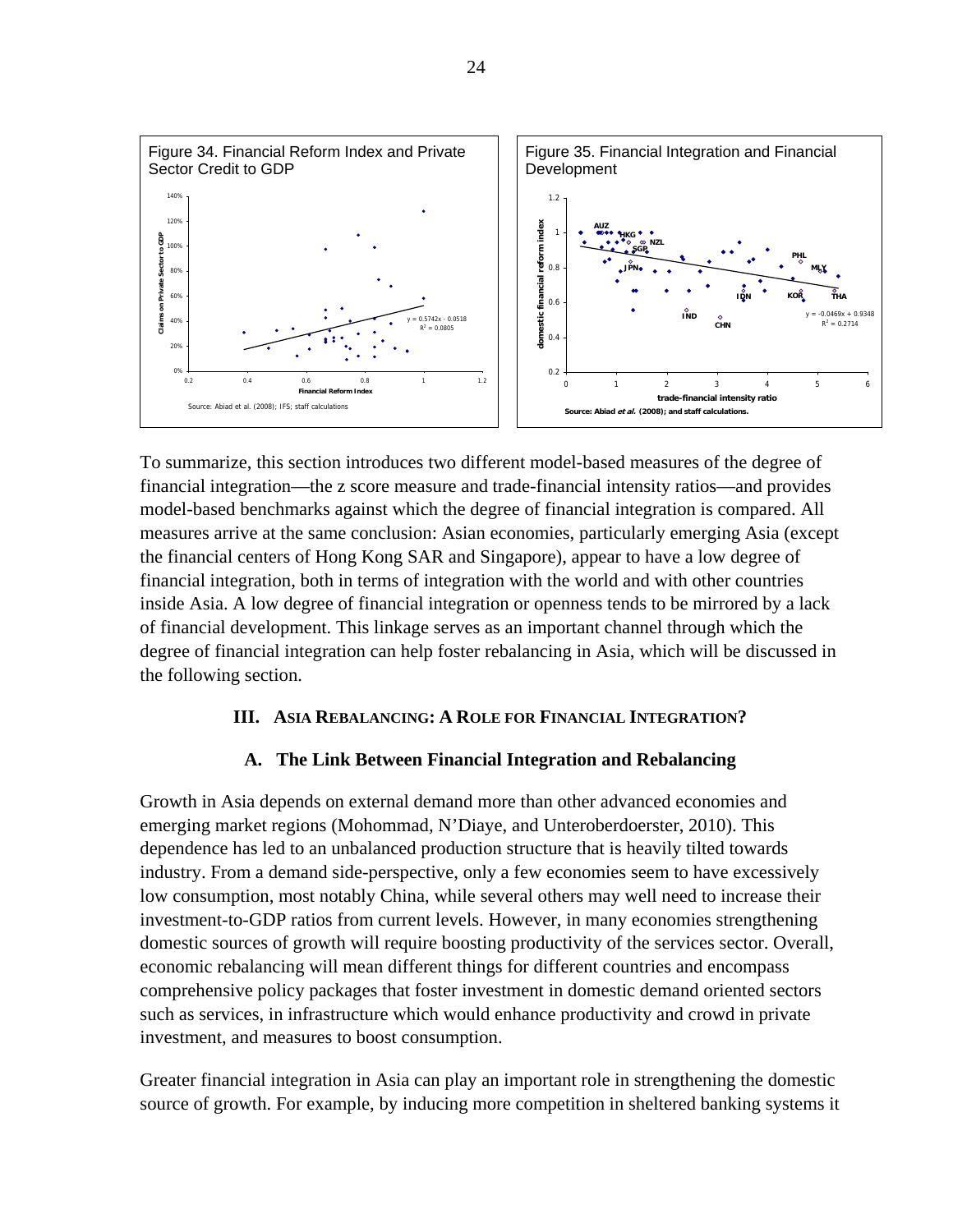<span id="page-25-0"></span>could provide access of underserved households and firms thereby reducing financing constraints hampering consumption and investment. In a similar vein, by providing greater liquidity, foreign participation in local currency bond markets is found to lower yields (Peiris, 2010). Moreover, by facilitating the transfer of financial know-how it fosters financial innovation which could lessen the motives for precautionary savings, for instance by providing households with a broader range of savings and insurance instruments, or result in more suitable forms to finance investment. Greater financial openness also tends to be conducive to improved corporate governance by exposing firms to a broader range of investors and investor classes. Similarly, pressure for greater transparency exerted by foreign investors reduces price volatility of financial assets because it improves the quality and frequency of information (Prasad and Rajan, 2008).

The Asian Bond Market Initiative is a specific example how greater financial integration is used to promote deeper and more resilient local financial markets. Through coordinated efforts between national policy makers to strengthen and harmonize institutional and legal frameworks and the setting up of pooled bond funds the initiative sets out to promote the development of local bond markets and create a "spare tire" in the event of disruptions to still bank-dominated funding channels or global finance. With foreign investors in advanced economies set to increase the share of emerging market assets in their portfolio (in line with their weight in global trade and production), the additional demand is likely to improve liquidity, lowering the volatility and cost of funding, thereby encouraging domestic firms to issue bonds. Foreign participation could thus trigger a virtuous cycle of bond market development allowing Asia to become less bank dominated and develop a "twin engine" financial system (Felman and others, 2010).

#### **[B. Empirical Estimates](#page-3-0)**

To quantify the link between financial integration and rebalancing, we start from the macroeconomic balance approach. On a macro scale, the need for rebalancing in Asia means a redress to savingsinvestment imbalances and thus can be captured by relative size of overall current account surplus to GDP (Figure 36). As discussed above, a wide spectrum of structural factors related to the financial system and the degree of financial integration can play an important role in affecting savings-investment norms. And



these factors are found to be economically meaningful. For example: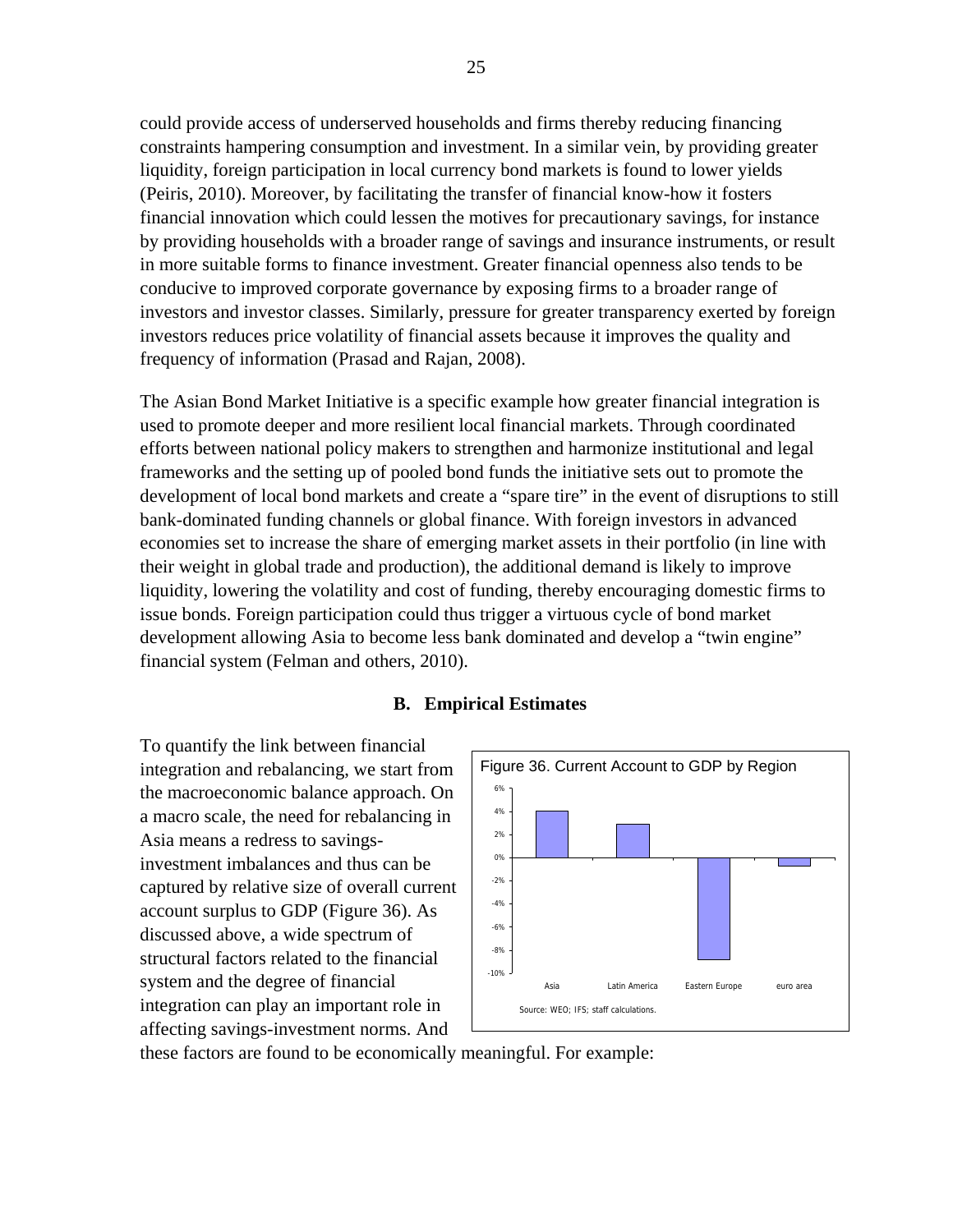- On investment, Nabar and Syed (2010) using firm-level data find that a 10 percent increase in the availability of finance would increase investment rates of small and medium-sized firms and those operating in the services sector by about 2 percent.
- On corporate savings, Jain-Chandra, Nabar, and Porter (2011) show that better access to funding markets can significantly lessen the need to rely on own funds and thus the incentives for corporate funding. They estimate that if Asia were to reach the average level of financial development of advanced economies, corporate savings would be lower by as much as 5 percent of GDP.
- On consumption, Jain-Chandra and Chamon (2011) argue that improving household's access to financial services provides a net boost to consumption. For China, they estimate that further financial reforms, including improving household's access to financial services, would raise private consumption by about 5 percent of GDP.<sup>24</sup>

Using the standard macroeconomic balance approach, we therefore test the hypothesis whether financial integration is among the set of important structural determinants of crosscountry variations in the current account balance. 25 Based on this approach, structural determinants of the current account balance include old age dependency ratio, population growth, income, income growth and fiscal balance—all relative to an individual country's major trading partners—along with oil-trade balance and initial net foreign assets (as ratios to GDP). We augment the model to include our measures of financial integration developed in section II as an additional explanatory variable and follow a general-to-specific approach. A panel regression model of 105 countries is estimated by the generalized method of moments (GMM) and also accounts for heteroscedasticity.

Table 5 presents the estimation results comparing the model with *z*-score measure against that with trade-financial intensity measure of financial integration. Both models confirm the significance of financial integration as determinants of the savings-investment norm. Compared to the original model, these two augmented models fit the data better. The results clearly indicate an important role played by financial integration in rebalancing.

 $\overline{a}$  $24$  This assumes that the level of financial development would be raised to the G7 average.

<sup>&</sup>lt;sup>25</sup> See Isard (2007), Lee, Milesi-Ferretti, Ostry, Prati and Ricci (2008), and Vitek (2010). See also Bayoumi, Oni, Vamvakidis, and Vitek (2010) on the linkage between financial sector regulatory gaps and global imbalances using similar approach.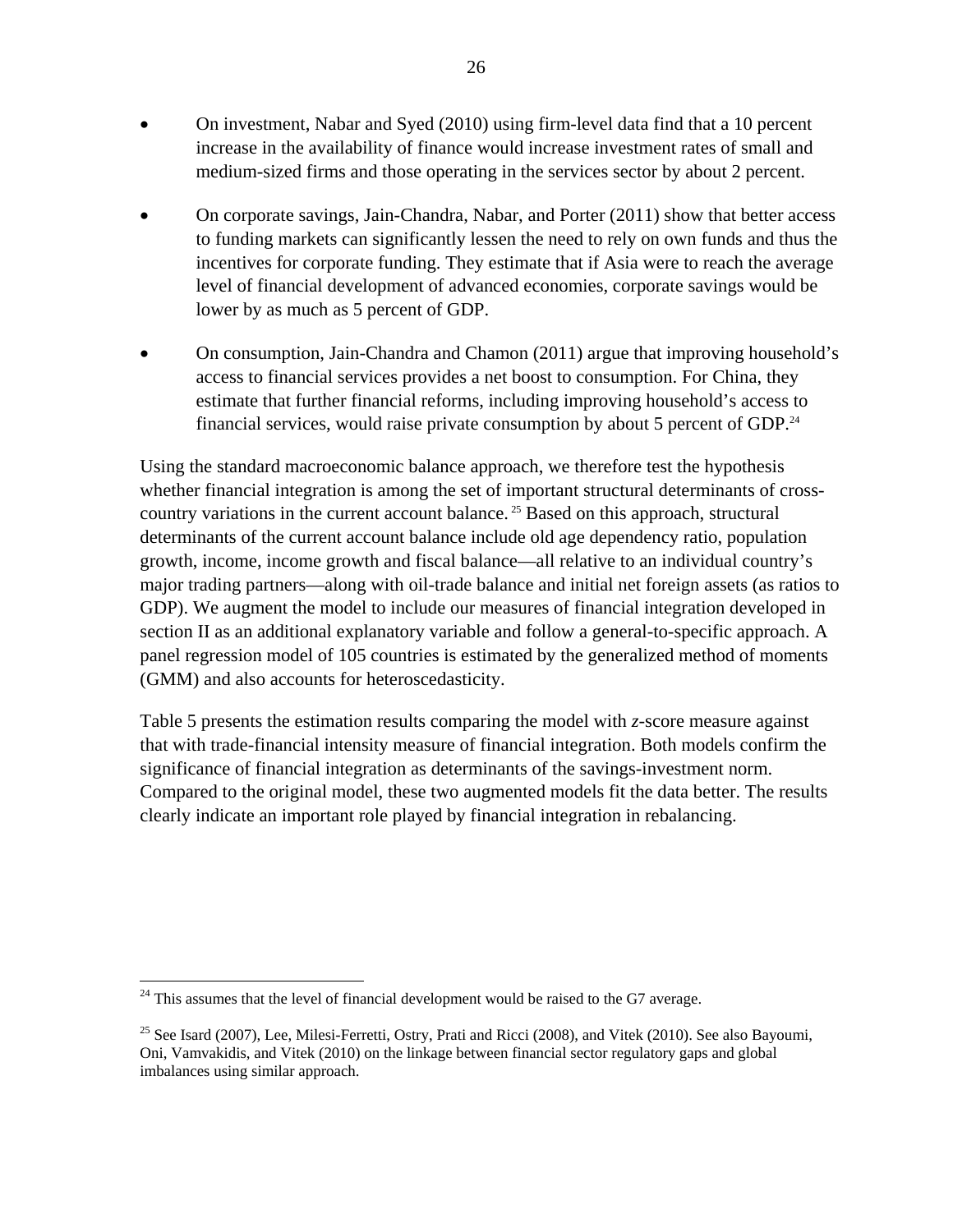| Dependent variable: current account to GDP |                                |                        |                                                  |  |
|--------------------------------------------|--------------------------------|------------------------|--------------------------------------------------|--|
| Variable                                   | Original<br>Macrobalance Model | Z score Model          | <b>Trade-Financial</b><br><b>Intensity Model</b> |  |
| Constant                                   | $-0.001$                       | 0.002                  | $-0.006$                                         |  |
|                                            | $(-0.159)$                     | (0.252)                | $(-0.880)$                                       |  |
| Relative old age dependency                | $-0.108$                       | $-0.106$               | $-0.008$                                         |  |
|                                            | $(-1.197)$                     | $(-1.376)$             | $(-0.108)$                                       |  |
| Relative population growth                 | $-0.613$<br>$(-1.324)$         |                        |                                                  |  |
| Relative income growth                     | $-0.719$                       | $-0.546$               | $-0.733$                                         |  |
|                                            | $(-2.030)$                     | $(-1.599)$             | $(-2.498)$                                       |  |
| Oil trade balance                          | 0.383                          | 0.406                  | 0.398                                            |  |
|                                            | (5.303)                        | (6.262)                | (6.158)                                          |  |
| Relative fiscal balance                    | 0.265                          | 0.166                  | 0.266                                            |  |
|                                            | (1.590)                        | (1.545)                | (2.162)                                          |  |
| Initial net foreign assets                 | 0.051                          | 0.060                  | 0.053                                            |  |
|                                            | (4.791)                        | (4.854)                | (4.472)                                          |  |
| $Z$ score                                  |                                | $-0.014$<br>$(-1.698)$ |                                                  |  |
| Trade to financial intensity ratio         |                                |                        | 0.004<br>(2.005)                                 |  |
| Number of observations                     | 795                            | 488                    | 698                                              |  |
| Adjusted $R^2$                             | 0.451                          | 0.467                  | 0.473                                            |  |

#### [Table 5. Estimation of Augmented Macroeconomic Balance Approach](#page-3-1)

Note: t-statistic in brackets

<span id="page-27-0"></span> $1$  Vitek (2010).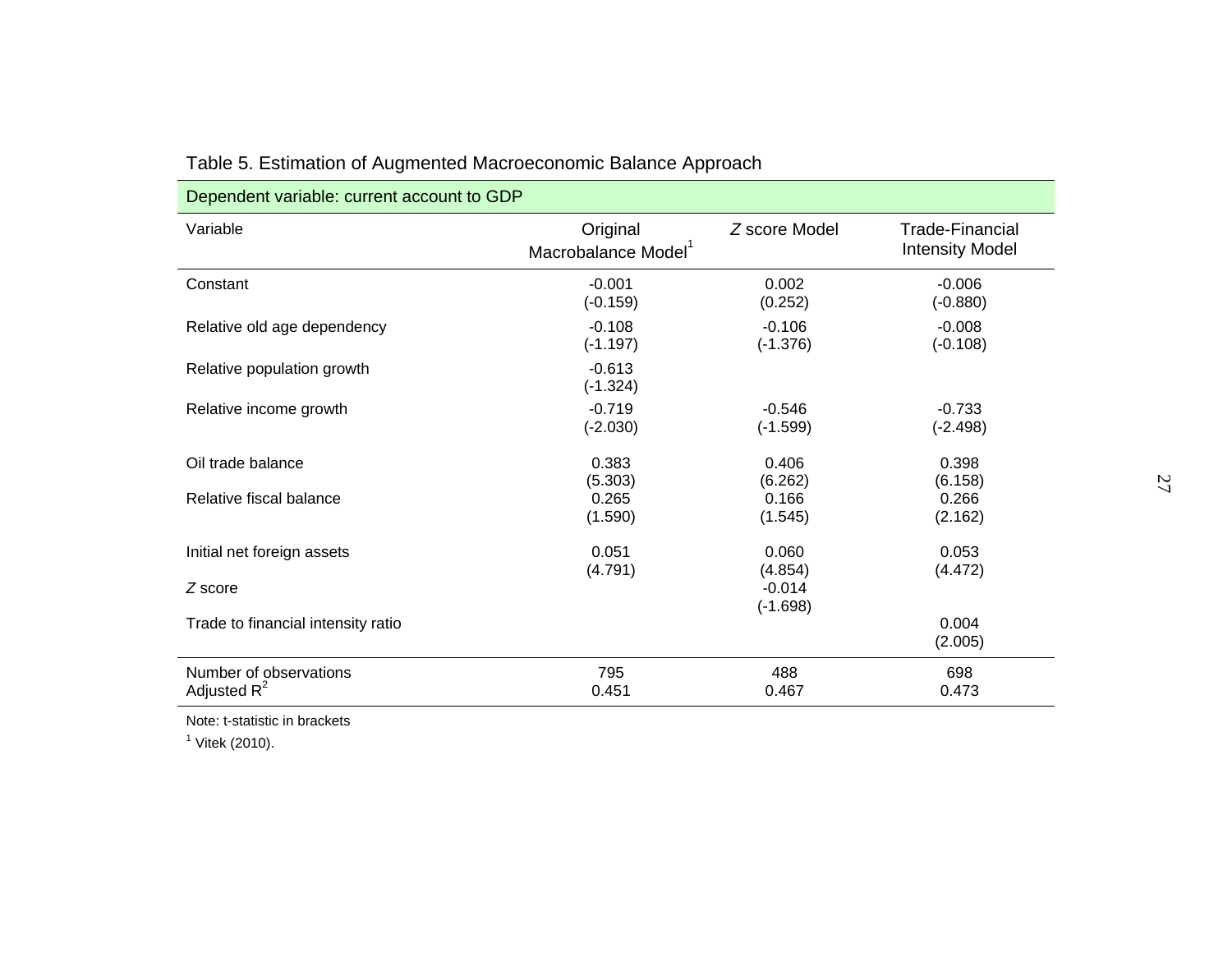<span id="page-28-0"></span>Based on the model estimates, we find that if the degree of financial integration in Asia were to be at the world norm, on average across emerging Asia (excluding Hong Kong SAR and Singapore), the current account surplus will be reduced by around 1 percent of GDP (Figure 37). The extent of current account adjustment does not depend on the size of the overall current account surplus (or imbalances) since a number of other structural factors besides the degree of financial integration also come into play in determining current account imbalances. Consequently,



countries with larger current account imbalances, such as China, are not necessarily the ones that would benefit most in terms of rebalancing from further financial integration due to overwhelming impact of other structural determinants at work. On the other hand, despite relatively lower current account imbalances, Thailand, Korea, Indonesia, and Malaysia may stand to rebalance in a more significant way by moving towards the "norm" of financial integration.

#### **[IV. CONCLUSION](#page-3-0)**

The recent financial crisis and subsequent global recession underscore the need for rebalancing in the case of Asia. At the same time, Asia's financial integration has received increasing attention following a revival of the Chiang Mai Initiative. While much has been explored on both issues separately, little analysis has been done on the link between the two. This paper attempts to fill this gap in the literature. First, it offers empirical evidence which frequently points to relatively low degree of financial integration, both inside and outside the Asia region, by offering alternative measurements which compare Asia against various simple and model-based benchmarks. The low degree of financial integration in Asia in part reflects capital account restrictions in a number of countries. However, a relatively closed financial system tends to inhibit financial development, which could then weigh down on strengthening domestic demand and the rebalancing process. The paper also provides empirical evidence which confirms that financial integration can foster economic rebalancing. Although financial integration is not the only factor, but one amongst many others, further financial integration could provide non-negligible support to the overall rebalancing process. The policy implications are clear. Further financial integration of Asian economies, both globally and regionally, should be pursued as a critical component of broader financial development to strengthen Asia's domestic sources of growth and improve economic resilience. With pressures for adopting measures to limit volatile capital inflows rising in recent years, these longer-term benefits of financial integration for the Asia region should not be forgotten.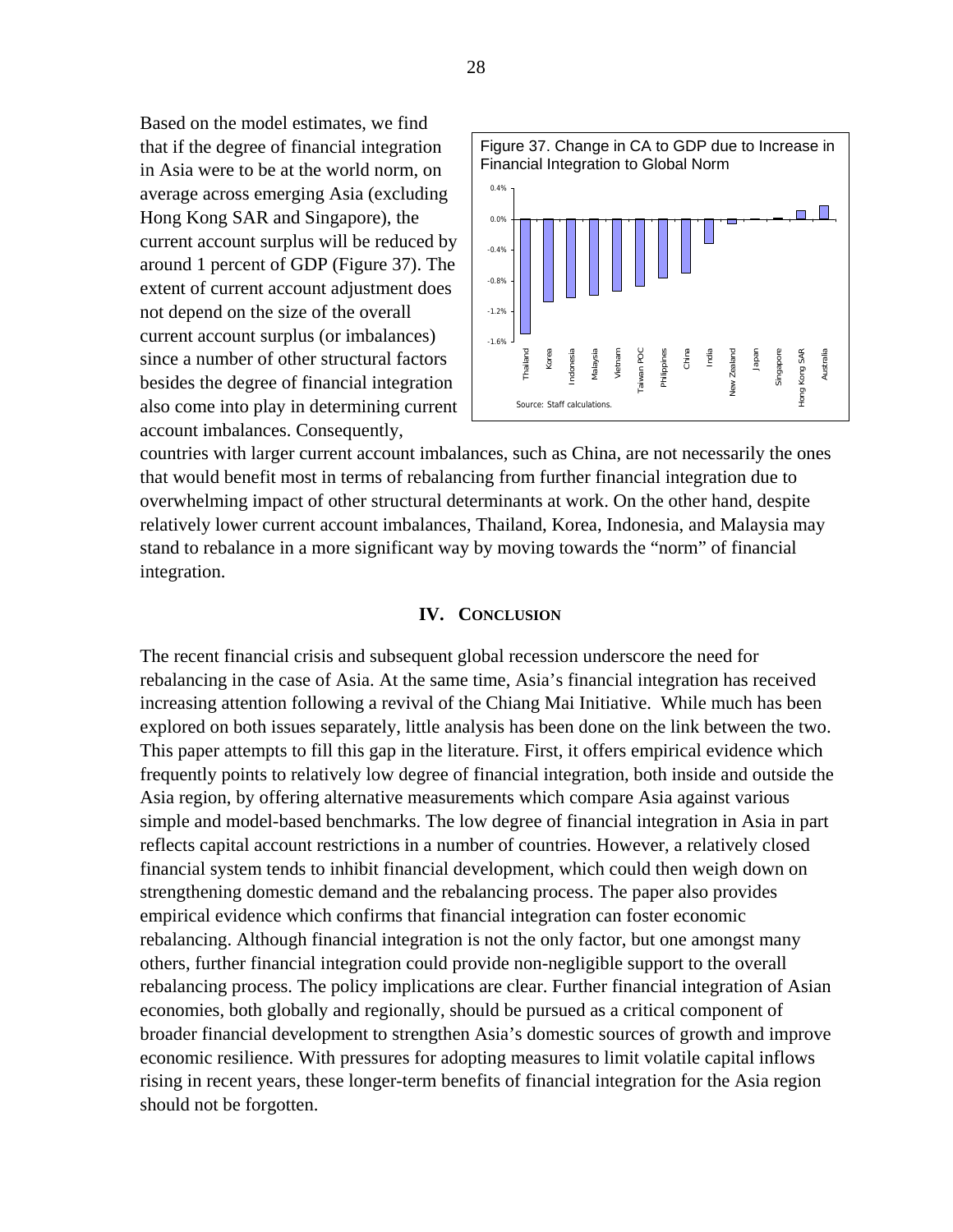#### **[REFERENCES](#page-3-0)**

- <span id="page-29-0"></span>Abiad, A., N. Oomes, and K. Ueda, 2004, "The Quality Effect: Does Financial Liberalization Improve the Allocation of Capital?" IMF Working Paper 04/112 (Washington: International Monetary Fund).
- Abiad, A., E. Detragiache, and T. Tressel, 2008, "A New Database of Financial Reforms," IMF Working Paper 08/266 (Washington: International Monetary Fund).
- Adam, K., T. Jappelli, A. Menichini, M. Padula, and M. Pagano, 2002, "Analyse, Compare, and Apply Alternative Indicators and Monitoring Methodologies to Measure the Evolution of Capital Market Integration in the European Union," Centre for Studies in Economics and Finance, University of Salerno, January 28.
- Ahearne, A., W. Griever and F. Warnock, 2004, "Information Costs and the Home Bias," *Journal of International Economics*, Vol. 62, No. 2, pp. 313–36.
- Anderson, J. E. and E. Van Wincoop, 2004, "Trade Costs," *Journal of Economic Literature*, Vol. 42, No. 3, (September), pp. 691–751.
- Baele, L., A. Ferrando, P. Hördal, E. Krylova, and C. Monnet, 2004, "Measuring Financial Integration in the Euro Area," *European Central Bank Occasional Paper Series*, No. 14.
- Bayoumi, T., T. Oni, A. Vamvakidis, and F. Vitek, forthcoming, "How Far Do Differenced in Financial Sector Regulation Drive Global Imbalances?" *IMF Staff Position Note* (Washington: International Monetary Fund).
- Blaise, S., 2009, "Japanese Aid as a Prerequisite for FDI: The Case of Southeast Asian Countries," *Asia Pacific Economic Papers*, No. 385.
- Chinn, M. D. and H. Ito, 2002, "Capital Account Liberalization, Institutions and Financial Development: Cross Country Evidence," NBER Working Papers No. 8967 (Cambridge, Massachusetts: National Bureau of Economic Research).
- Click, R. W. and M. G. Plummer, 2005, "Stock Market Integration in ASEAN after the Asian Financial Crisis," *Journal of Asian Economics*, Vol. 16, No. 1, (February), pp. 5–28.
- Cowen, D.and R. Salgado, 2006, "Globalization of Production and Financial Integration in Asia," *Financial Integration in Asia: Recent Developments and Next Steps*, ed. by D. Cowen, R. Salgado, H. Shah, L. Teo, and A. Zanello, IMF Working Paper 06/196 (Washington: International Monetary Fund).
- Dahlquist, M., L. Pinkowitz, R. Stulz, and R. Williamson, 2003, "Corporate Governance and the Home Bias," *Journal of Financial and Quantitative Analysis*, Vol. 38, No. 1, pp. 87–110.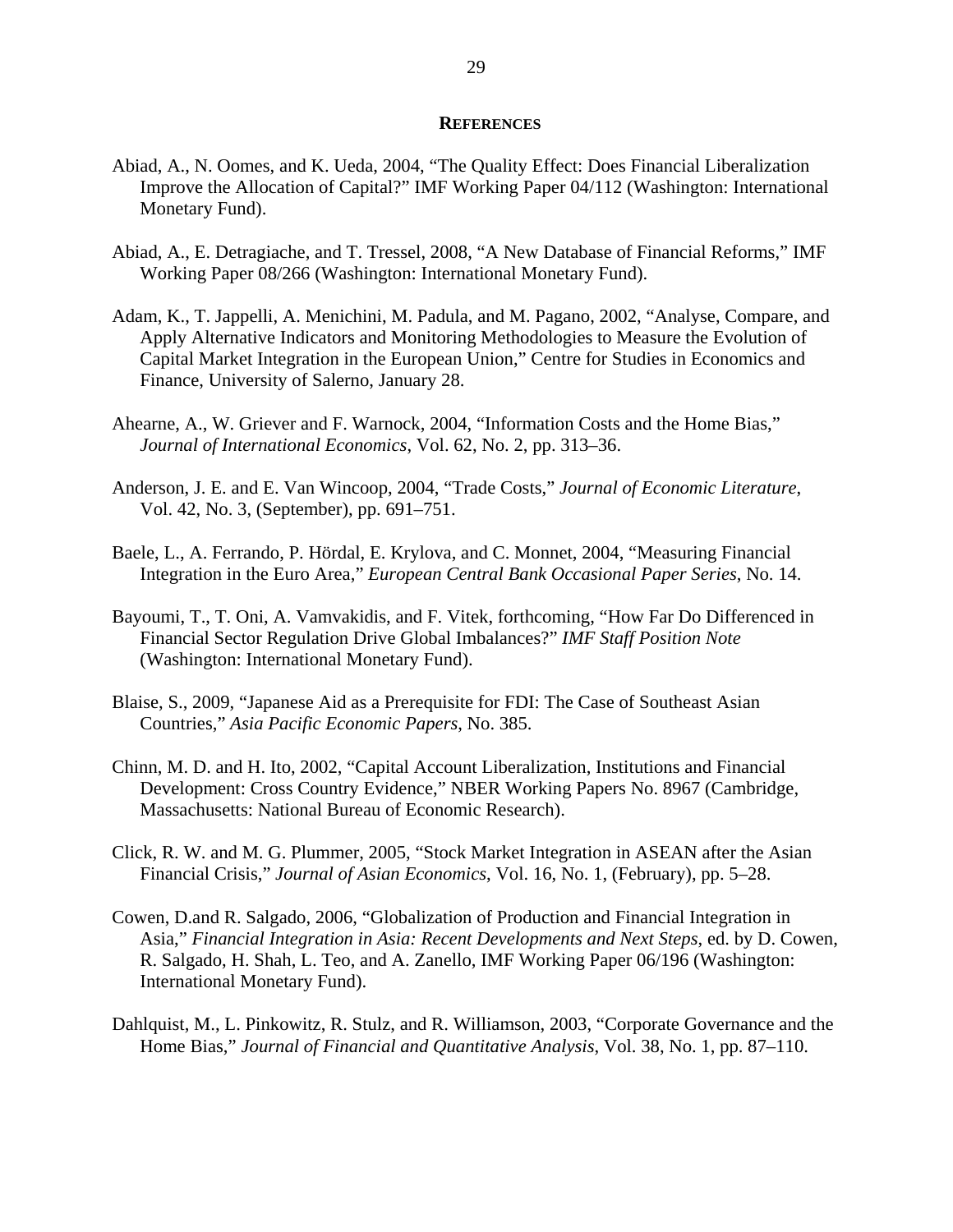- Di Giovanni, J., 2005, "What Drives Capital Flows? The Case of Cross-border M&A Activity and Financial Deepening," *Journal of International Economics*, Vol. 65, No. 1, pp. 127–49.
- Edison, H. J., R. Levine, L. Ricci, and T. Sløk, 2002: "International Financial Integration and Economic Growth," *Journal of International Money and Finance,* Vol. 21, No. 6, (November), pp. 749–76.
- Edwards, S., J. G. Biscarri, and F. P. de Gracia, 2003, "Stock Market Cycles, Financial Liberalization and Volatility," *Journal of International Money and Finance*, Vol. 22, No. 7, (December), pp. 925–55.

European Central Bank, 2005, *Indicators of Financial Integration in the Euro Area*, September.

- Felman, J., S. Gray, A. Jobst, S. Peiris, and D. Seneviratne, 2010, "ASEAN5 Bond Market Development: Where Does It Stand? Where is It Going?" *mimeo*, (Washington: International Monetary Fund).
- Fung, L. K., C. Tam and I. Yu, 2008, "Assessing the Integration of Asia's Equity and Bond Markets," in *Regional Financial Integration in East Asia: Present and Future*, BIS Papers No. 42, pp. 1–37 (Basle: Bank for International Settlements).
- Garcia-Herrero, A., D. Yang and P. Wooldridge, 2008, "Why is There So Little Regional Financial Integration in Asia?" in *Regional Financial Integration in East Asia: Present and Future*, BIS Papers No. 42, pp. 38–61 (Basle: Bank for International Settlements).
- Garcia-Herrero, A., P. Wooldridge and D. Y. Yang, 2009, "Why Don't Asians Invest in Asia? The Determinants of Cross-Border Portfolio Holdings," *Asian Economic Paper*, No. 8:3, pp. 228–46.
- Ghosh, S., 2006, "Did Financial Liberalization Ease Financing Constraint? Evidence from Indian Firm-Level Data," *Emerging Markets Review*, Vol. 7, pp. 176−190.
- Guo, K. and P. N'Diaye, 2010, "Determinants of China's Private Consumption: An International Perspective," IMF Working Paper 10/93 (Washington: International Monetary Fund).
- Haldane, A. G. and S. G. Hall, 1991, "Sterling's Relationship with the Dollar and the Deutschemark: 1976–89," *The Economic Journal*, Vol. 101, No. 406, (May), pp. 436–43.
- International Monetary Fund, 2010, *Regional Economic Outlook: Asia and Pacific* (Washington, October).
- Isard, P., 2007, "Equilibrium Exchange Rates: Assessment Methodologies," IMF Working Paper 07/296 (Washington: International Monetary Fund).
- Jain-Chandra, S., M. Nabar, and N. Porter, 2009, "Corporate Saving and Rebalancing in Asia," in *Regional Economic Outlook: Asia and Pacific* (Washington, October).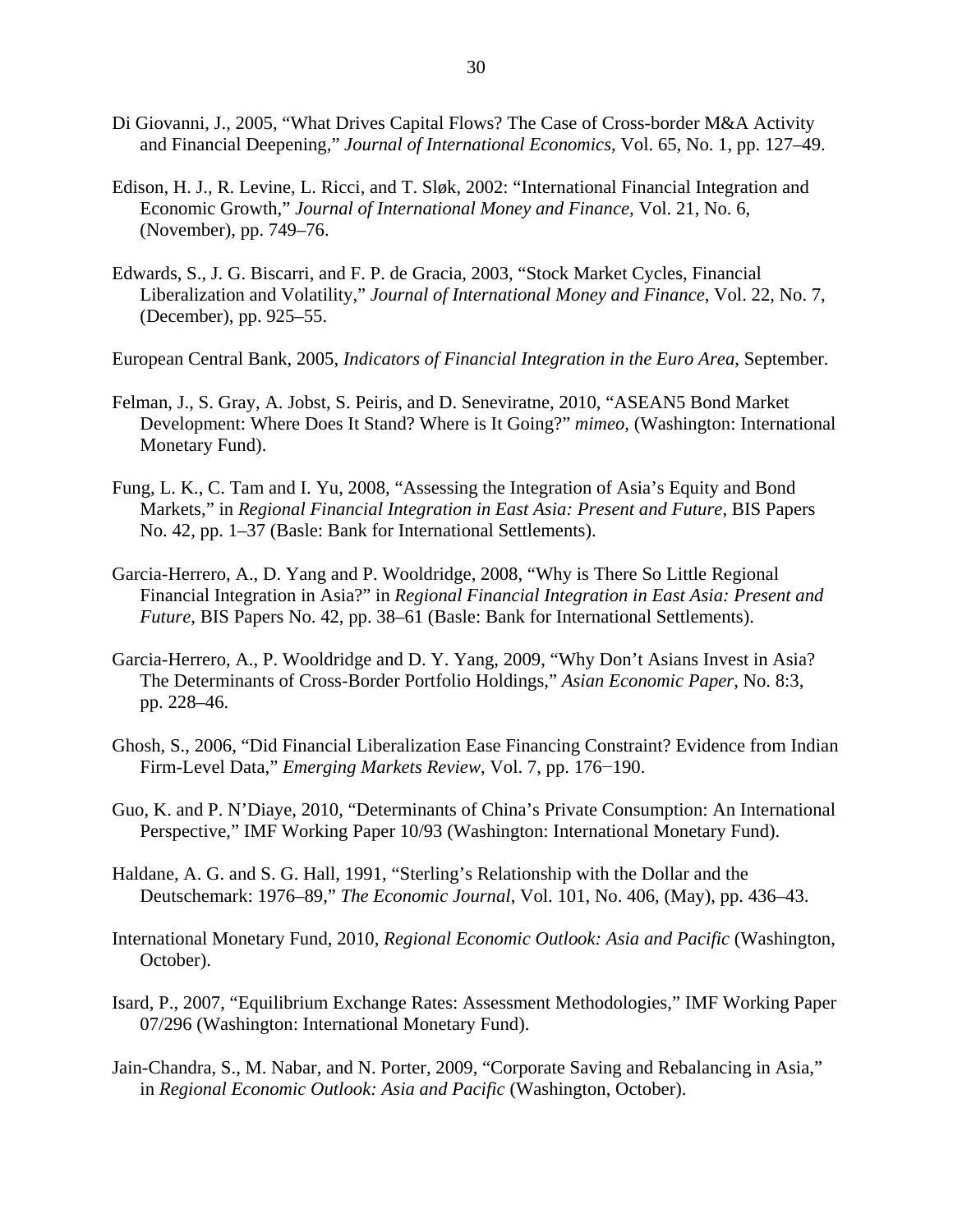- Jain-Chandra, S. and M. Chamon, 2011, "Access to Finance and Household Saving" in *Rebalancing Growth in Asia*, ed. by V. Arora and R. Cardarelli (Washington: International Monetary Fund).
- Jain-Chandra, S., M. Nabar, and N. Porter, 2011, Corporate Saving and Rebalancing in Asia," in *Rebalancing Growth in Asia*, ed. by V. Arora and R. Cardarelli (Washington: International Monetary Fund).
- Kasa, K., 1992, "Common Stochastic Trends in International Stock Markets," *Journal of Monetary Economics,* Vol. 29, pp. 95–124.
- Kim, S., J. W. Lee, and K. Shin, 2006, "Regional and Global Financial Integration in East Asia," *Institute of Economic Research, Korea University Discussion Paper Series,* No. 0602 (Seoul: Korea University).
- Kim, S. and J. Lee, 2008, "Real and Financial Integration in East Asia," ADB Working Paper Series on Regional Economic Integration, No. 17 (Manila: Asian Development Bank).
- Laeven, L., 2000, "Does Financial Liberalization Relax Financing Constraints on Firms?" *Policy Research Working Paper Series* No. 2467 (Washington: World Bank).
- Lane, P. R. and G. M. Milesi-Ferretti, 2003, "International Financial Integration," *Staff Papers*, Vol. 50, Special Issue, pp. 82–113 (Washington: International Monetary Fund).
- Lane, P. R. and G. M. Milesi-Ferretti, 2008, "The Drivers of Financial Globalization," *American Economic Review*, Vol. 98, No. 2, pp. 327–32.
- Lane, P. R. and G. M. Milesi-Ferretti, 2010, "Cross-Border Investment in Small International Financial Centers," IMF Working Paper 10/38 (Washington: International Monetary Fund).
- Lee, J., G. M. Milesi-Ferretti, J. Ostry, A. Prati, and L. Ricci, 2008, *Exchange Rate Assessments: CGER Methodologies,* IMF Occasional Paper No. 261 (Washington: International Monetary Fund).
- Leung, C. and O. Unteroberdoerster, 2008, "Hong Kong SAR as a Financial Center for Asia: Trends and Implications," *International Monetary Fund Working Paper* 08/57.
- Mohommad*,* A., P. N'Diaye, and O. Unteroberdoerster, 2010, "Does Asia Need Rebalancing?" in *Regional Economic Outlook: Asia and Pacific*, (Washington, May).
- Nabar, M. and M. Syed, 2010, "Investment and Rebalancing in Asia," in *Regional Economic Outlook: Asia and Pacific*, (Washington: October).
- Peiris, S., 2010, "Foreign Participation in Emerging Markets' Local Currency Bond Markets," IMF Working Paper 10/88 (Washington: International Monetary Fund).